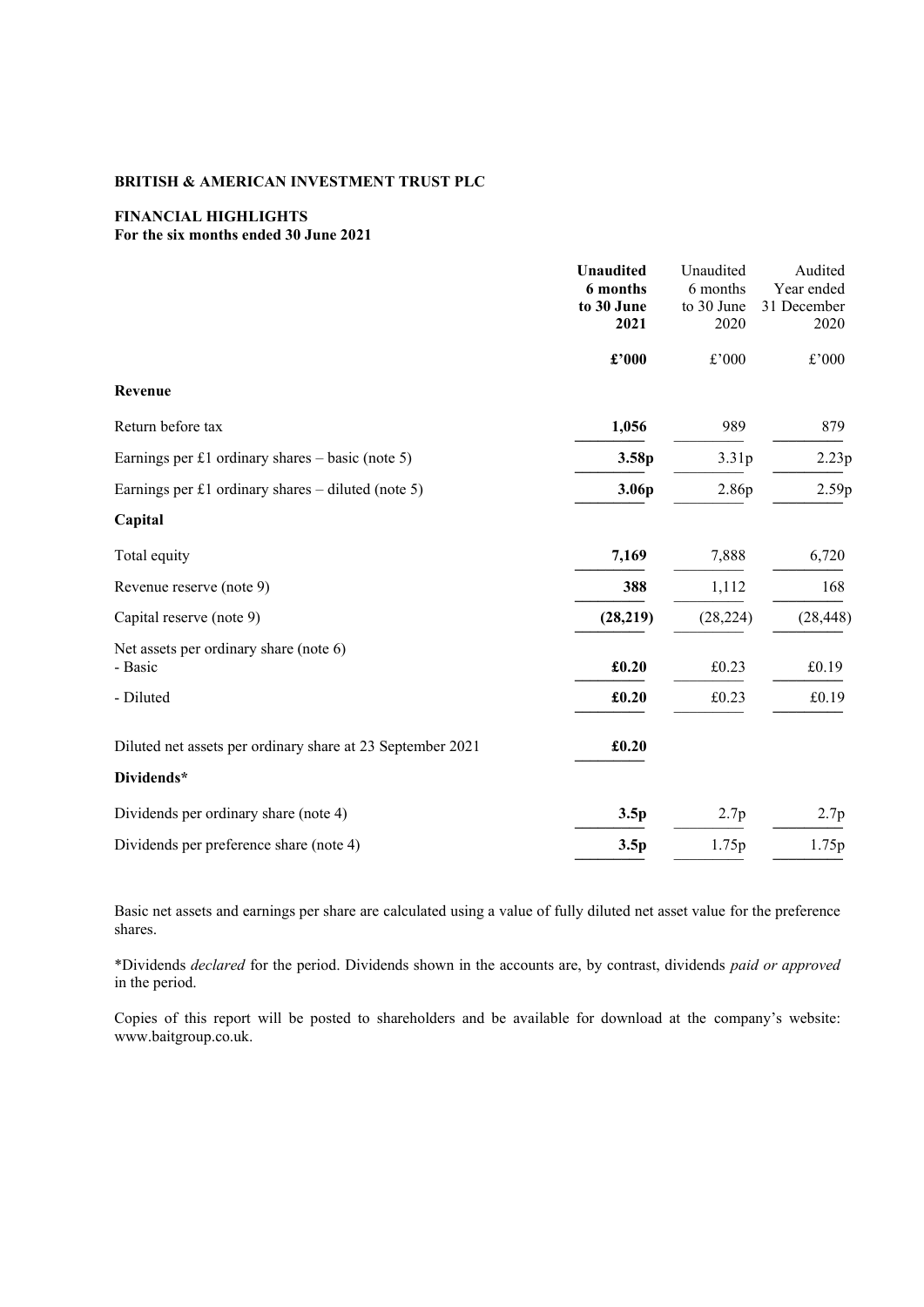# **INVESTMENT PORTFOLIO As at 30 June 2021**

| Company                                         | <b>Nature of Business</b> | Valuation<br>$\pmb{\pounds}^{\,\prime}000$ | Percentage<br>of portfolio<br>$\frac{6}{9}$ |
|-------------------------------------------------|---------------------------|--------------------------------------------|---------------------------------------------|
| Lineage Cell Therapeutics (USA)*                | Biotechnology             | 2,997                                      | 23.30                                       |
| Dunedin Income Growth                           | <b>Investment Trust</b>   | 1,575                                      | 12.25                                       |
| Geron Corporation (USA)**                       | <b>Biomedical</b>         | 1,115                                      | 8.67                                        |
| Aberdeen Diversified Income & Growth            | <b>Investment Trust</b>   | 729                                        | 5.67                                        |
| Relief Therapeutics (Switzerland)               | Healthcare                | 117                                        | 0.91                                        |
| AgeX (USA)                                      | Biotechnology             | 114                                        | 0.89                                        |
| Audioboom Group                                 | Media                     | 90                                         | 0.70                                        |
| <b>ADVFN</b>                                    | Other financial           | 80                                         | 0.62                                        |
| <b>Braemar Shipping Services</b>                | Transport                 | 79                                         | 0.61                                        |
| Electra Private Equity                          | <b>Investment Trust</b>   | 78                                         | 0.60                                        |
| 10 Largest investments (excluding subsidiaries) |                           | 6,974                                      | 54.22                                       |
| Investment in subsidiaries                      |                           | 5,794                                      | 45.05                                       |
| Other investments (number of holdings: 8)       |                           | 94                                         | 0.73                                        |
| <b>Total investments</b>                        |                           | 12,862                                     | 100.00                                      |

\* Total value of investment within the group £4,674,000

\*\* Total value of investment within the group £3,715,000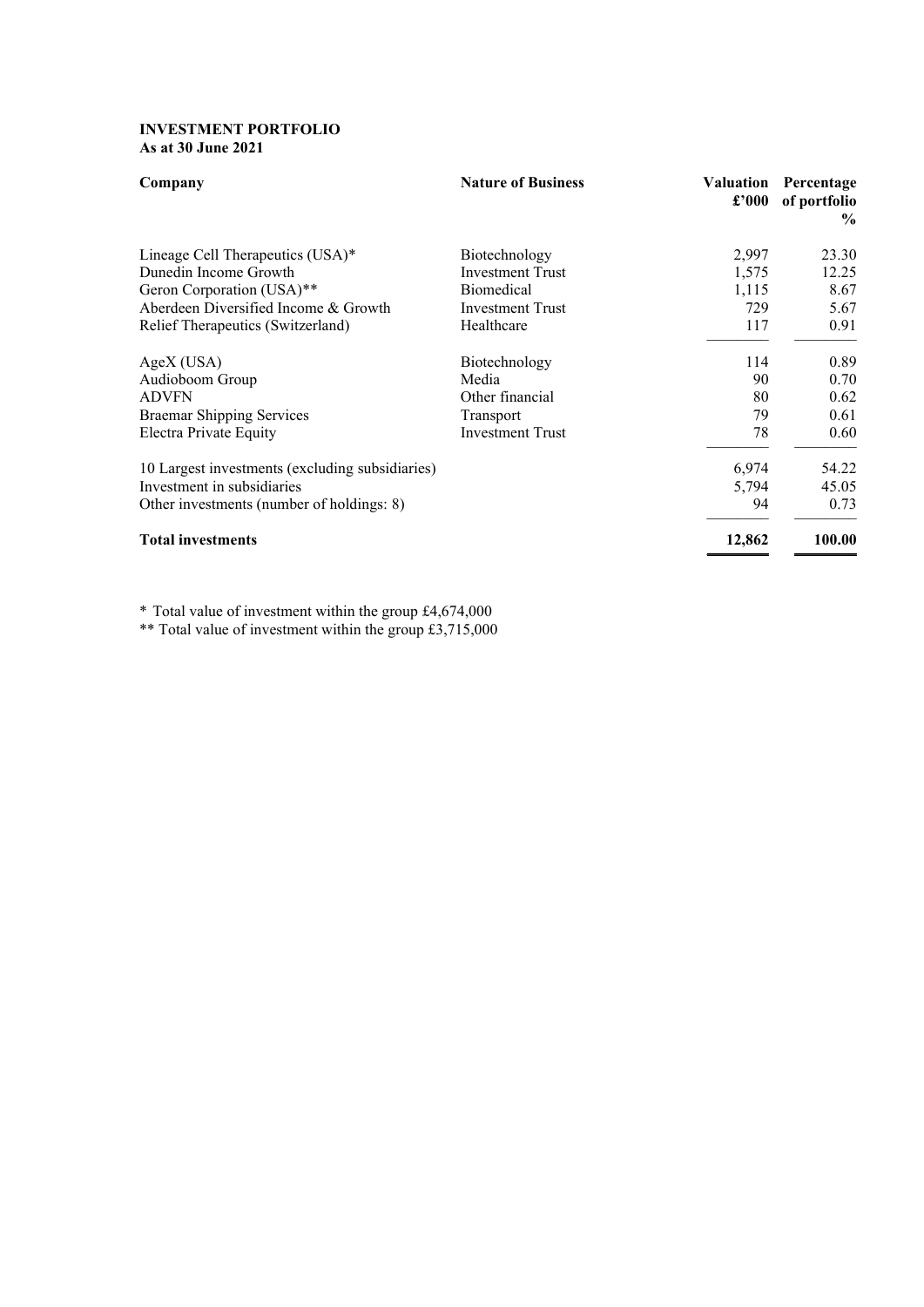**Unaudited Interim Report As at 30 June 2021**

#### **Registered number: 433137**

| <b>Directors</b>                                                      | <b>Registered office</b>     |
|-----------------------------------------------------------------------|------------------------------|
| David G Seligman <i>(Chairman)</i>                                    | Wessex House                 |
| Jonathan C Woolf <i>(Managing Director)</i>                           | 1 Chesham Street             |
| Dominic G Dreyfus (Non-executive and Chairman of the Audit Committee) | London SW1X 8ND              |
| Alex Tamlyn <i>(Non-executive)</i>                                    | Telephone: 020 7201 3100     |
|                                                                       | Website: www.baitgroup.co.uk |

# **CHAIRMAN'S STATEMENT**

I report our results for the six months to 30 June 2021.

Revenue

The profit on the revenue account before tax amounted to £1.1 million (30 June 2020: £1.0 million), an increase of 6.8 percent and mainly comprised income received from our subsidiary companies.

Gross revenues totalled £1.29 million (30 June 2020: £1.27 million) during the period. In addition, film income of £57,000 (30 June 2020: £29,000) and property unit trust income of £nil (30 June 2020: £7,000) was received in our subsidiary companies. In accordance with IFRS10, these income streams are not included within the revenue figures noted above.

A gain of £0.3 million (30 June 2020: £0.5 million gain) was registered on the capital account before capitalised expenses and foreign exchange gains/losses, comprising a realised loss of £0.5 million (30 June 2020: £0.7 million loss) and an unrealised gain of £0.8 million (30 June 2020: £1.2 million gain).

Revenue earnings per ordinary share were 3.6 pence on an undiluted basis (30 June 2020: 3.3 pence) and 3.1 pence on a fully diluted basis (30 June 2020: 2.9 pence).

Net Assets and performance

Company net assets were £7.2 million (£6.7 million, at 31 December 2020), an increase of 6.7 percent. Over the same six month period, the FTSE 100 index increased by 8.9 percent and the All Share index increased by 9.3 percent. On a total return basis, after adding back dividends paid during the period, our net assets increased by 19.3 percent compared to equivalent increases of 10.5 percent and 11.0 percent in the FTSE 100 and All Share indices, respectively. The net asset value per  $\pounds1$  ordinary share was 20.5 pence on a fully diluted basis.

This total return outperformance was a function of both an increase of almost 50 percent in the price of our US investment Lineage Cell Therapeutics Inc (previously Biotime Inc) and the payment of a dividend for the 6 months at a rate of almost six times the equivalent yield on our benchmark indices. By contrast the value of our other large US investment Geron Corporation declined by 10 percent over the period, despite having advanced by up to 20 percent on two occasions during the period. The high levels of volatility which have been a hallmark of this stock for many years continued in the first half and on one occasion in June daily trading volume reached 150 times average levels over two days and the stock price increased by 60 percent. Perversely, the company's board chose not to comment on this most unusual and unexplained movement, thereby risking a false market in the stock at the time.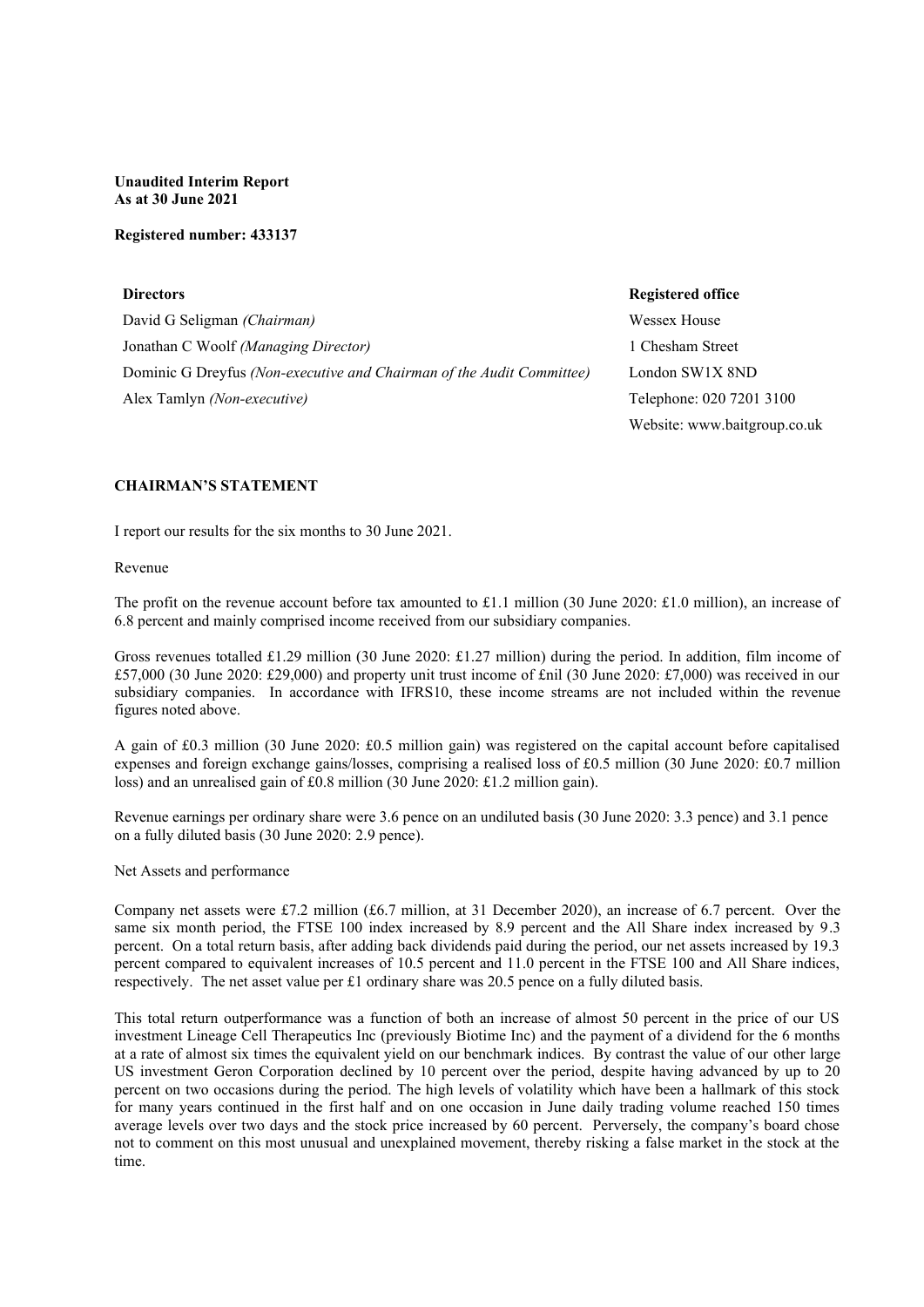Despite the continuation of the worldwide Covid-19 crisis into a second year in 2021, and in many cases with an intensification of its reach and effects, equity markets in the USA and UK performed strongly in the first half of the year. The leading stocks index in the UK rose steadily from almost the beginning of the year, recovering from the severe Covid-19 induced falls of the second quarter of 2020 to regain a level only 10 percent below its all time high. In the USA, leading stocks had regained their all time high in November 2020 and have moved steadily up since, reaching new highs every month in 2021. By the half year, they had reached 17 percent above the previous all time high struck in February 2020, just before the Covid-19 sell-off.

The enormous success of the worldwide Covid-19 vaccine programme, reducing infection rates and saving countless lives, has been the dominant driver of this continuing and somewhat surprising continued strength in equity markets, despite the arrival of new and more virulent virus variants and stubbornly high hesitancy in vaccine take-up in some places, including in the USA. In addition, central banks have kept interest rates at their historically low levels for a further and unexpectedly extended period of time to mitigate the damaging effects of the pandemic on businesses and societies worldwide.

This strong equities performance also reflects the bounce-back in developed economy GDP since the precipitous falls of 2020. Despite continuing systemic inefficiencies arising from home-working, disruption to trade and travel restrictions, corporate profitability in many sectors has begun to grow again, with the notable exception of the tourism and travel-related sectors and industries with particular trade or supply related problems such as semiconductors and as a consequence automobiles. Generally, however, and with some recalibration of the social effects of the pandemic, economies have gradually returned to a more normal basis of operation as the protection afforded by the vaccine programme has provided much needed confidence to businesses and individuals. This has been further supported by continued levels of government financial and fiscal support which have prevented many insolvencies and a collapse in employment levels. In fact in recent months, employment vacancies, particularly in the UK possibly also due to other factors such as Brexit, have grown strongly, surpassing pre-Covid-19 levels. Perversely, there are now concerns that these high levels of unfilled employment demand, particularly in the transport and hospitality sectors, will begin to adversely impact the economic recovery which in the UK was the strongest of all G7 countries in the second quarter.

These swift recoveries from the ravages caused by the Covid-19 pandemic are of course welcome. However, as this initial bounce-back from the worst of the pandemic eases, the disruption to the underlying global financial architecture which the pandemic has caused will remain to be tackled over the medium term and these are likely to put pressure on economic growth going forward. Unprecedented levels of government borrowing and fiscal deficits will have to be repaired with higher personal or more broadly based corporate taxes, and the now rapidly increasing levels of inflation will have to be tamed by increases in interest rates from their historic low levels and the withdrawal of quantitative easing measures after many years of highly accommodative monetary policy.

In addition to addressing these longer term economic and financial issues, there continues to be great and growing pressure on governments to address the other fundamental issues facing the world, such as climate change, energy and resource sustainability and security, the growing sense of social inequality and instability in international relations, all of which are likely to involve cost and drag on economic growth in the short to medium term until the undoubted long-term benefits of tackling these challenging issues can be reaped.

### Dividends

We intend to pay a second interim dividend of 0.8 pence per ordinary share for the year to 31st December 2021 on 9th December 2021. When added to the first interim dividend of 2.7 pence per ordinary share paid on 24th June for the year to 31st December 2021 this totals 3.5 pence per ordinary share, equivalent to the annual dividend on our 3.5 percent preference shares. A preference dividend of 1.75 pence per preference share was also paid on 24th June 2021 and a further preference dividend of 1.75 pence per preference share will be paid on 9th December 2021.

The first interim dividend payment represents a yield of approximately 9 percent on the ordinary share price averaged over the first six month period of the year.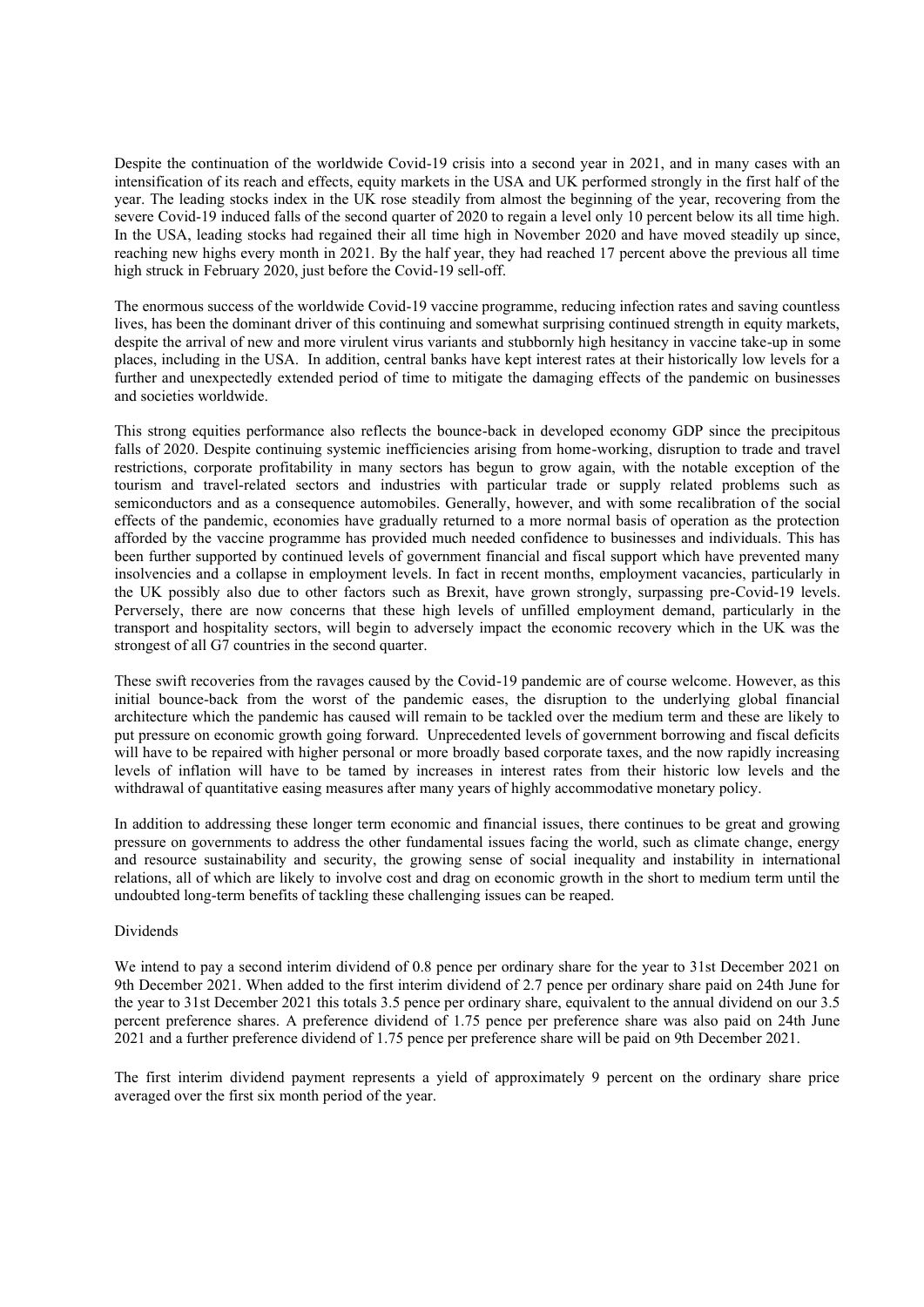#### Outlook

As reported earlier in the year, developed economies face a plethora of challenges on multiple fronts in both the short and medium term with significant economic and investment impacts. Apart from the continued evolution of the Covid-19 pandemic and the possibility that the emergency responses which have been required in the past year and a half may have to be further extended, the recent strong advances in inflation, the unprecedented levels of government debt and deficits and growing geopolitical uncertainties at a time when the international policy and strategy of the new US administration is still being formed will likely weigh heavily on the prospects of a further long term bull market after the current Covid-19 shock recovery has run its course.

Having trimmed some of our general sterling based investments over the last two years which we do not expect to replace in the foreseeable future, our portfolio has become more focused on our US biopharma investments which do not tend to track general market movements and which we believe hold significant investment promise as they progress steadily towards commercialisation of their ground-breaking and valuable technologies.

As at 23 September, company net assets were £6.9 million, a decrease of 4.3 percent since 30 June. This compares with an increase in the FTSE 100 index of 0.6 percent and an increase of 1.7 percent in the All Share index over the same period, and is equivalent to 19.6 pence per share (prior charges deducted at fully diluted value) and 19.6 pence per share on a fully diluted basis.

David Seligman

29 September 2021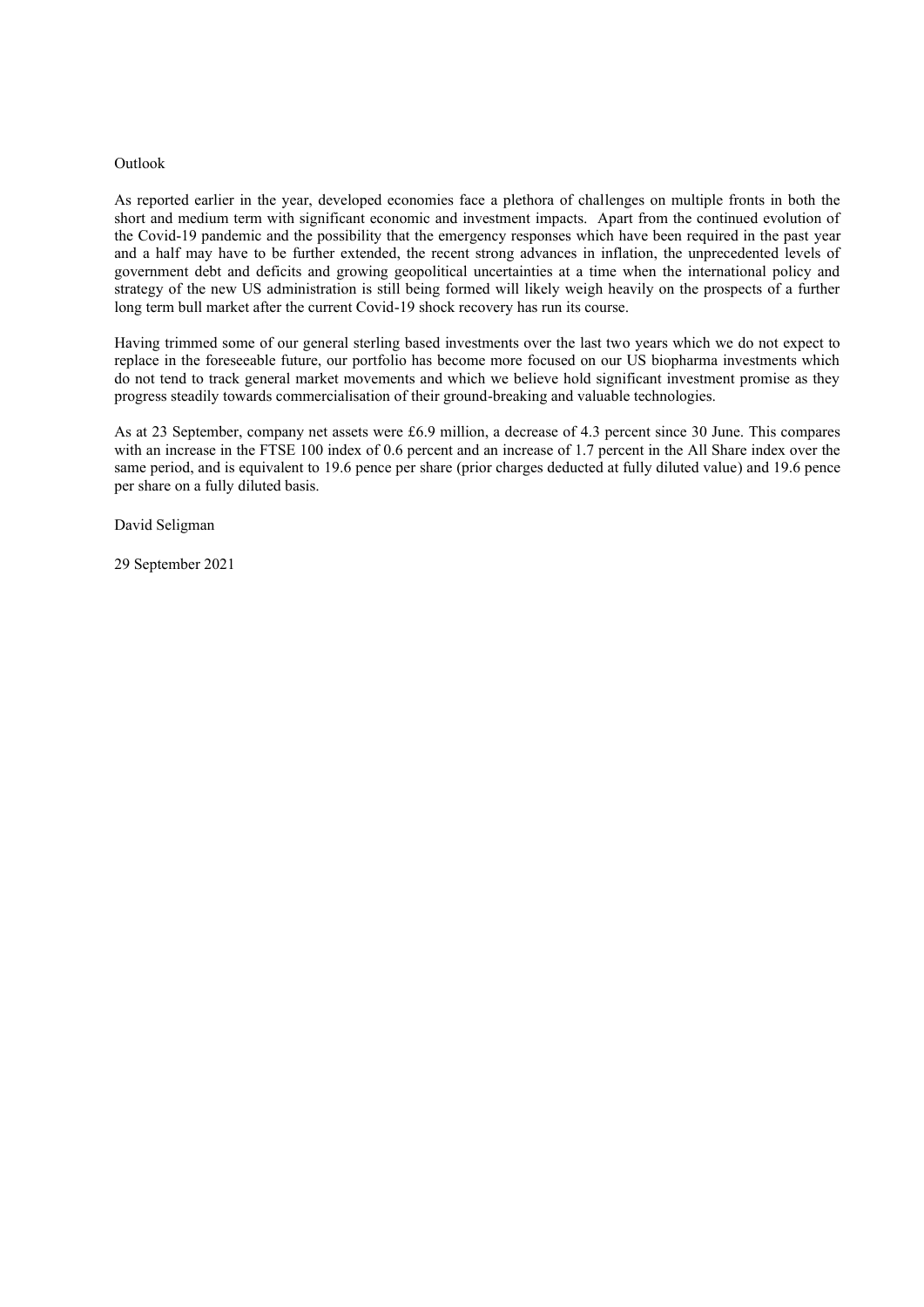### **Managing Director's Report**

As reported earlier in the year and also in the chairman's statement above, prospects in the short term for equity markets in the USA and UK have been and remain good as the recovery in economic activity, corporate profitability and general confidence continues to build from the low points registered in 2020 at the height of the pandemic.

By contrast, however, the medium term outlook appears very much less certain and the big question remains how the many imbalances which have built up during the pandemic in government finances, monetary policy and corporate and social activity will be re-set without negatively affecting the ongoing recovery and building in permanently the lost production over the last two years.

It was always going to be the case that after the immense lock-down related falls in economic activity of 2020 the bounce-back when it occurred would be equally large and fast once the severest restrictions on movement were lifted. This has indeed been the case, with economic activity in the USA and UK reverting to prior levels somewhat sooner than previously expected. This, and the great sense of relief at the success of the vaccine programme as the current year unfolded, explains the firmness in equity markets at this point.

However, waiting to be addressed are the systemic after-effects of the emergency measures introduced by governments to combat the pandemic over the last 18 months and their longer term effect on economic activity and markets going forward. Inflation rates have risen quickly to levels not seen for 10 years (and prior to that not for 30 years) as accommodative monetary policy and government support mechanisms have washed through the system leading to significant asset price inflation, particularly in financial assets and real estate. The Bank of England currently calculates inflation at 4 percent in the UK and the latest annualised inflation rate in the USA is calculated at 5 percent.

Central banks appear to have remained relatively unperturbed by these developments, considering them a temporary effect of a rapidly recovering economy, expected to be reversed as the stimulus measures are soon to be withdrawn. However, recent indications of inflation beginning to seep into wages, precipitated by shortages and disruption in the labour market, could suggest that such views are premature and a recent report from the OECD forecasting significant inflation rises in the next two years would appear to support this. One further element in central banks' calculations could be the fact that any early increases in interest rates would significantly increase the cost to governments of their recently inflated borrowings, thereby accelerating further the urgency for fiscal tightening or spending cuts. In the UK, government debt interest costs have doubled over the last 12 months and, going forward, it is estimated that each percentage point increase in interest rates would increase the government's annual interest bill by over £20 billion, equivalent to 5 pence on income tax or approaching half of the UK's defence budget.

A further consideration in the tug of war between inflation and future government spending and taxation are the large capital expenditure programmes that were in place or contemplated in the USA even before the advent of the pandemic and are now considerably further enhanced by the new administration. A similar capital expenditure programme is also planned by the UK government in the context of its levelling-up policy. These programmes by their nature and intent add substantially to the demand side of the economy for years to come, and although designed to side-step annual budgets as non-current expenditure nevertheless add to the government's debt stock and the interest cost thereon, which is of course current expenditure. While interest rates remain at their current ultra low levels, the additional interest cost over time would have been manageable, but if rates move closer to previous and more normal levels this would not be the case, bringing the need for further fiscal tightening and effectively undermining to some extent the original purpose of the investments as a means to bring income enhancing activities to lower income areas. Given the compelling political expediency of these programmes and the fact that once announced and commissioned they are extremely difficult to cancel, it is unlikely that the current or future governments would willingly seek to rein them in.

While equity markets and particularly the more sensitive bond market have not yet reacted significantly to the prospect of higher inflation and interest rates in the period to come, there must be some doubt whether their current levels, which follow over 12 years of exceptionally strong bull markets, can be sustained through the medium term.

Our portfolio has become very much more focussed on specific investments and sectors which, while in themselves volatile and ultimately dependent on breakthroughs in their own businesses, could be said to be less exposed to the major trends in markets which might occur over the coming years.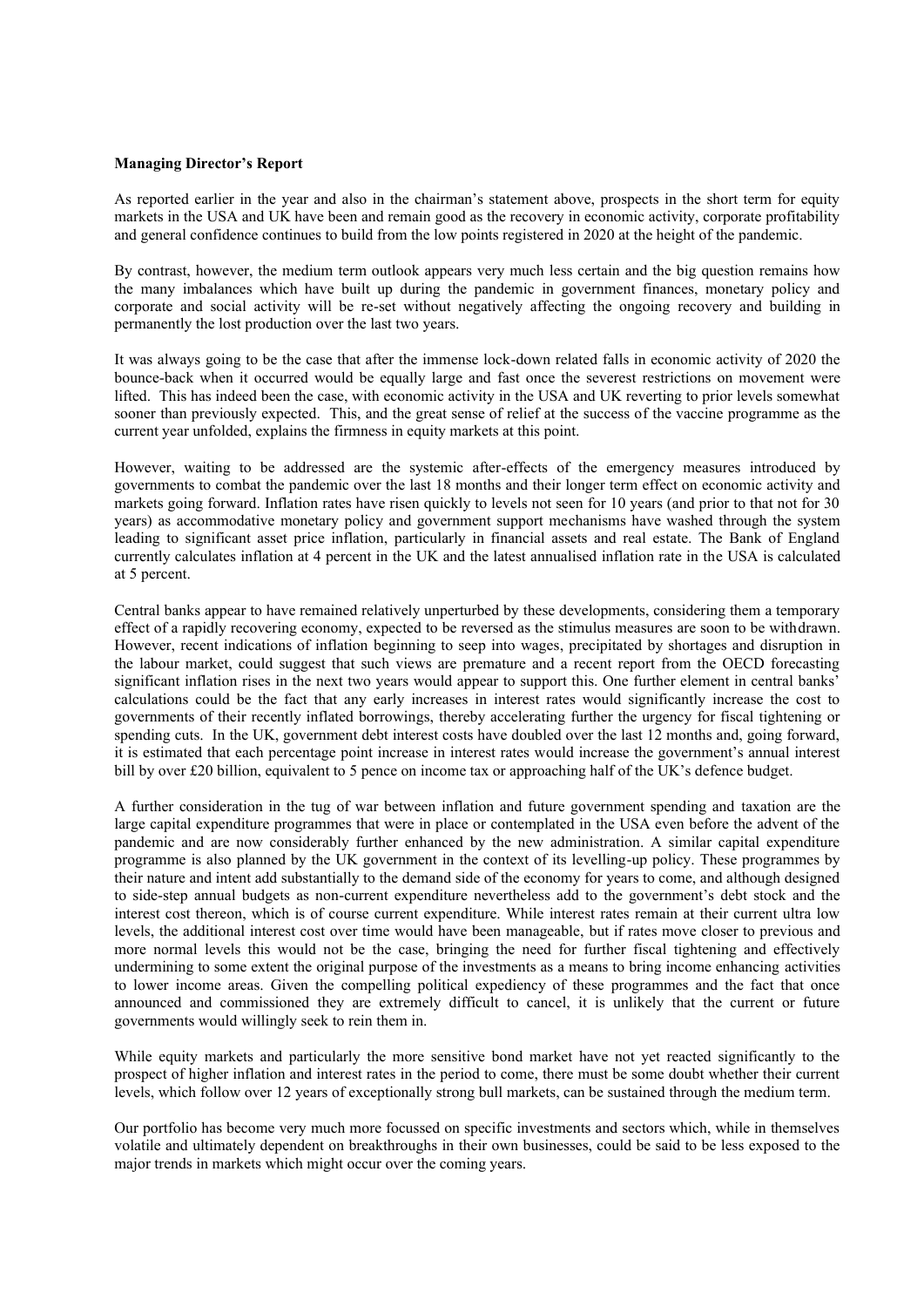One such investment, in Geron Corporation, is now close to the inflection point when significant value is potentially generated, being well into the Phase 3 stages of its two major hematological oncology clinical trials. This value generation is realised either through the conclusion of a successful Phase 3 trial (which on average leads to drug approval approximately 90 percent of the time) and subsequent commercialisation or through partnerships with or take-over by larger pharmaceutical companies.

Our other significant investment in this area, Lineage Cell Therapeutics Inc (a combination of the previous Biotime Inc and Asterias Therapeutics Inc), has not yet entered Phase 3 trials but continues to publish impressive and never before seen results in its Phase 2 macular degeneration and spinal cord injury trials based on its regenerative medicine (stem cell) technology. In the former, recent results show for the first time that this technology not only halts but reverses the retina damage and ultimately blindness which this disease causes in older people, resulting in significantly improved vision. While the value of this company has increased 150 percent over the last 12 months, target valuations from leading sector brokers have been set at three times the current value.

We believe, therefore, that our portfolio is well positioned to capture value over the coming period at a time when the general market outlook looks challenging for the reasons explained above. In addition, the portfolio is specifically structured within the group in terms of income potential to maximise distributions to shareholders when and as possible.

Jonathan Woolf

29 September 2021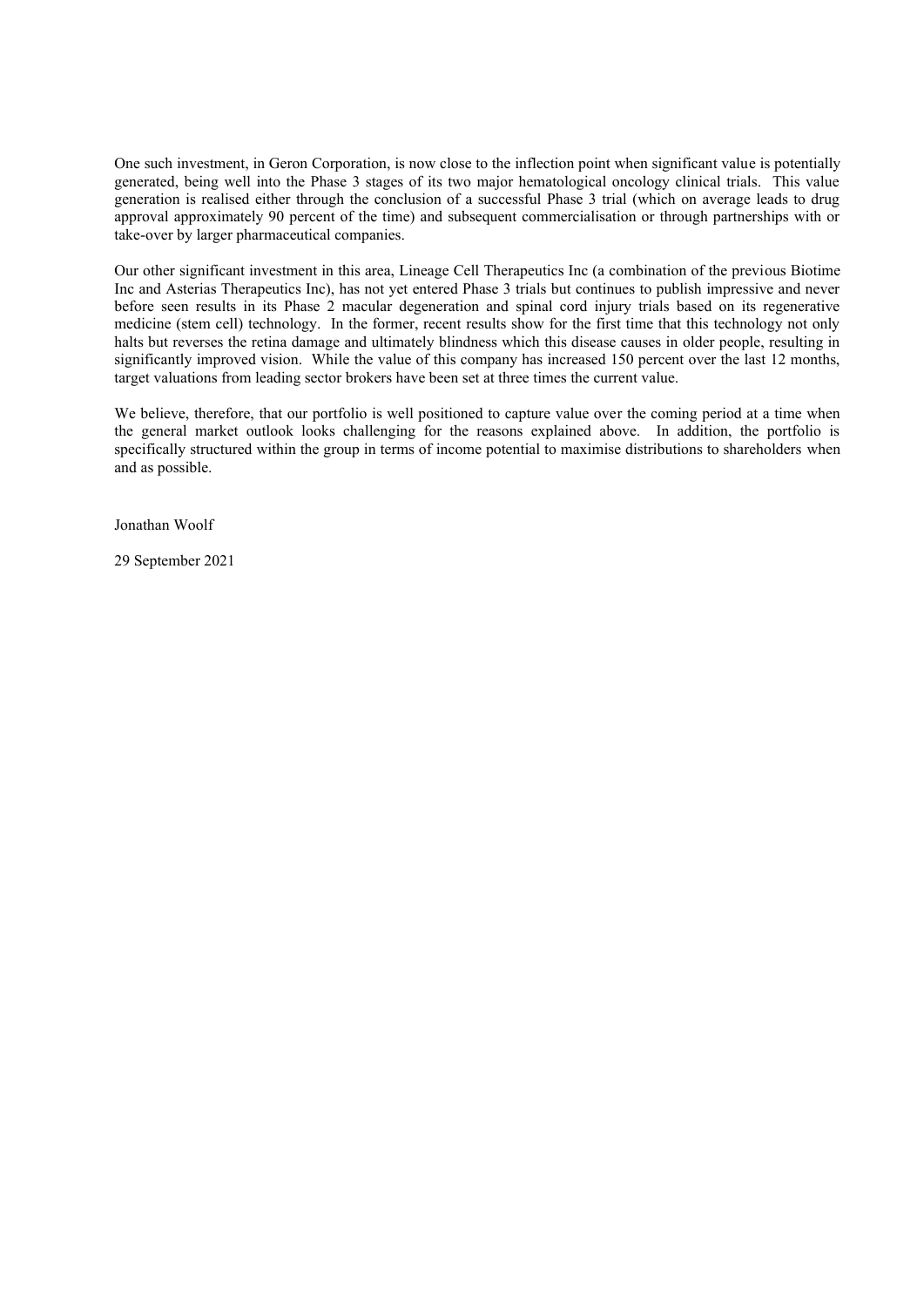## **CONDENSED INCOME STATEMENT Six months ended 30 June 2021**

|                                                                              | <b>Unaudited</b><br>Unaudited<br>6 months to 30 June 2021<br>6 months to 30 June 2020 |                            |                                 |                            | Audited<br>Year ended 31 December 2020 |                            |                       |                            |                            |                            |
|------------------------------------------------------------------------------|---------------------------------------------------------------------------------------|----------------------------|---------------------------------|----------------------------|----------------------------------------|----------------------------|-----------------------|----------------------------|----------------------------|----------------------------|
|                                                                              | <b>Note</b>                                                                           | Revenue<br>return<br>£'000 | Capital<br>return<br>£'000      | <b>Total</b><br>£'000      | Revenue<br>return<br>£'000             | Capital<br>return<br>£'000 | Total<br>£'000        | Revenue<br>return<br>£'000 | Capital<br>return<br>£'000 | Total<br>£'000             |
| Investment income<br>Holding gains on<br>investments at fair value           | 3                                                                                     | 1,286                      | $\overline{\phantom{0}}$        | 1,286                      | 1,269                                  |                            | 1,269                 | 1,372                      | $\blacksquare$             | 1,372                      |
| through profit or loss<br>Losses on disposal of<br>investments at fair value |                                                                                       |                            | 848                             | 848                        |                                        | 1,207                      | 1,207                 |                            | 1,388                      | 1,388                      |
| through profit or loss                                                       |                                                                                       |                            | (471)                           | (471)                      |                                        | (747)                      | (747)                 |                            | (960)                      | (960)                      |
| Foreign exchange<br>(losses)/gains<br>Expenses                               |                                                                                       | 3<br>(214)                 | (27)<br>(119)                   | (24)<br>(333)              | (52)<br>(199)                          | 53<br>(119)                | $\mathbf{1}$<br>(318) | (44)<br>(400)              | (13)<br>(242)              | (57)<br>(642)              |
| <b>Profit before finance</b><br>costs and tax                                |                                                                                       | 1,075                      | 231                             | 1,306                      | 1,018                                  | 394                        | 1,412                 | 928                        | 173                        | 1,101                      |
| Finance costs                                                                |                                                                                       | (19)                       | (2)                             | (21)                       | (29)                                   | (12)                       | (41)                  | (49)                       | (15)                       | (64)                       |
| Profit before tax<br><b>Taxation</b>                                         |                                                                                       | 1,056<br>14                | 229<br>$\overline{\phantom{a}}$ | 1,285<br>14                | 989<br>13                              | 382                        | 1,371<br>13           | 879<br>29                  | 158                        | 1,037<br>29                |
| Profit for the period                                                        |                                                                                       | 1,070                      | 229                             | 1,299                      | 1,002                                  | 382                        | 1,384                 | 908                        | 158                        | 1,066                      |
| <b>Earnings per ordinary</b><br>share                                        | 5                                                                                     |                            |                                 |                            |                                        |                            |                       |                            |                            |                            |
| Basic<br>Diluted                                                             |                                                                                       | 3.58p<br>3.06p             | 0.92p<br>0.65p                  | 4.50 <sub>p</sub><br>3.71p | 3.31p<br>2.86p                         | 1.53p<br>1.09 <sub>p</sub> | 4.84p<br>3.95p        | 2.23p<br>2.59p             | 0.63p<br>0.45p             | 2.86p<br>3.04 <sub>p</sub> |

The company does not have any income or expense that is not included in profit for the period and all items derive from continuing operations. Accordingly, the 'Profit for the period' is also the 'Total Comprehensive Income for the period' as defined in IAS 1(revised) and no separate Statement of Comprehensive Income has been presented.

The total column of this statement is the company's Income Statement, prepared in accordance with IFRS. The supplementary revenue return and capital return columns are both prepared under guidelines published by the Association of Investment Companies.

All profit and total comprehensive income is attributable to the equity holders of the company.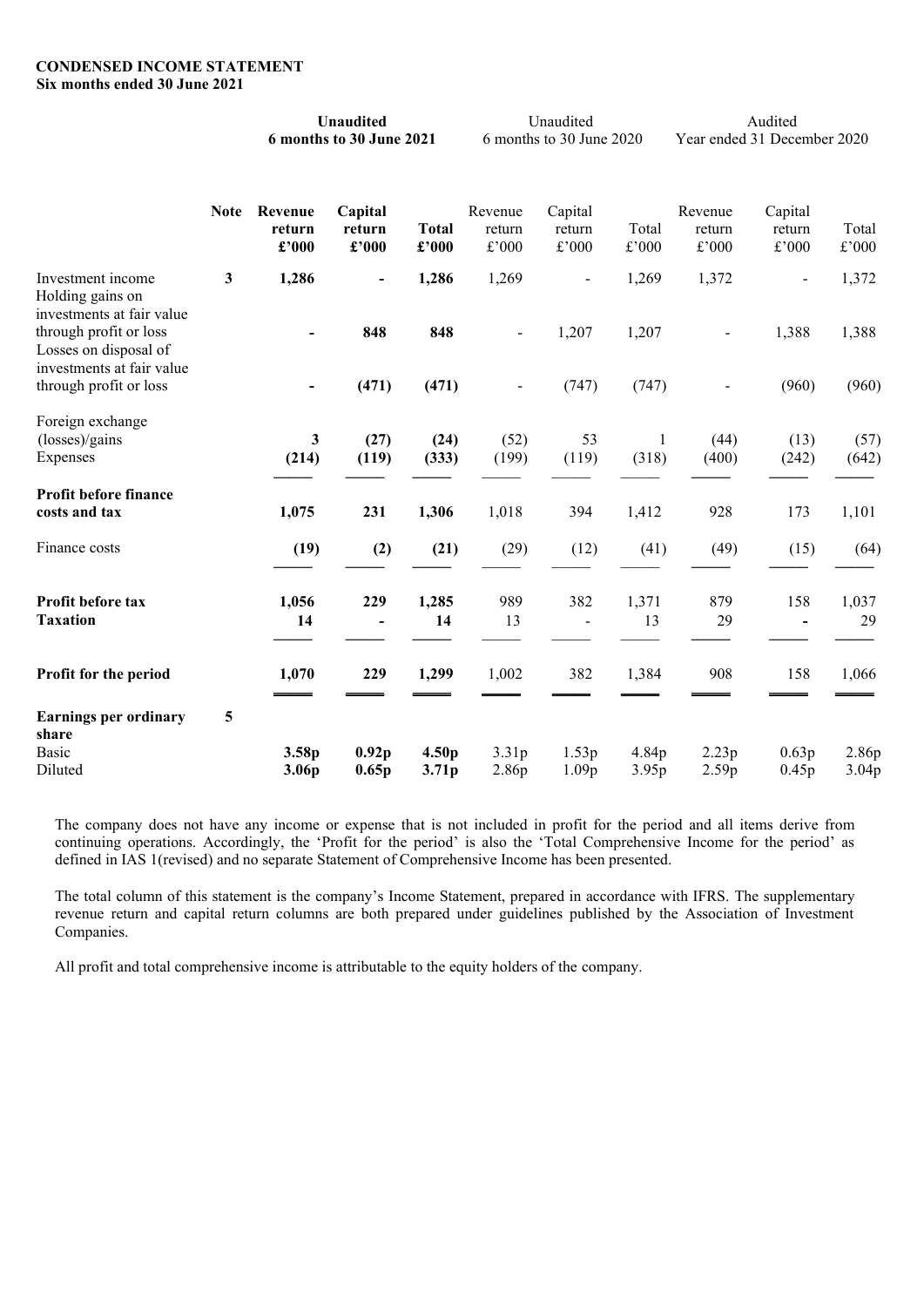### **CONDENSED STATEMENT OF CHANGES IN EQUITY Six months ended 30 June 2021**

### **Unaudited Six months ended 30 June 2021**

|                                | <b>Share</b><br>capital*<br>£'000 | Capital<br>reserve<br>£'000  | <b>Retained</b><br>earnings<br>£'000 | <b>Total</b><br>£'000 |
|--------------------------------|-----------------------------------|------------------------------|--------------------------------------|-----------------------|
| Balance at 31 December 2020    | 35,000                            | (28, 448)                    | 168                                  | 6,720                 |
| Profit for the period          |                                   | 229                          | 1,070                                | 1,299                 |
| Ordinary dividend paid         | -                                 | $\overline{\phantom{a}}$     | (675)                                | (675)                 |
| Preference dividend paid       | $\overline{\phantom{a}}$          | $\qquad \qquad \blacksquare$ | (175)                                | (175)                 |
| <b>Balance at 30 June 2021</b> | 35,000                            | (28,219)                     | 388                                  | 7,169                 |

### Unaudited Six months ended 30 June 2020

|                             | Share<br>capital*<br>£'000 | Capital<br>reserve<br>£'000 | Retained<br>earnings<br>£'000 | Total<br>£'000 |
|-----------------------------|----------------------------|-----------------------------|-------------------------------|----------------|
| Balance at 31 December 2019 | 35,000                     | (28,606)                    | 110                           | 6,504          |
| Profit for the period       |                            | 382                         | 1,002                         | 1,384          |
| Ordinary dividend paid      |                            | $\overline{\phantom{a}}$    |                               |                |
| Preference dividend paid    | ٠                          | $\overline{\phantom{a}}$    |                               |                |
| Balance at 30 June 2020     | 35,000                     | (28, 224)                   | 1,112                         | 7,888          |

### Audited Year ended 31 December 2020

|                             | Share<br>capital*<br>£'000 | Capital<br>reserve<br>£'000 | Retained<br>earnings<br>£'000 | Total<br>£'000 |
|-----------------------------|----------------------------|-----------------------------|-------------------------------|----------------|
| Balance at 31 December 2019 | 35,000                     | (28,606)                    | 110                           | 6,504          |
| Profit for the period       |                            | 158                         | 908                           | 1,066          |
| Ordinary dividend paid      |                            |                             | (675)                         | (675)          |
| Preference dividend paid    |                            |                             | (175)                         | (175)          |
| Balance at 31 December 2020 | 35,000                     | (28, 448)                   | 168                           | 6,720          |

\*The company's share capital comprises £35,000,000 (2020 - £35,000,000) being 25,000,000 ordinary shares of £1 (2020 - 25,000,000) and 10,000,000 non-voting convertible preference shares of £1 each (2020 - 10,000,000).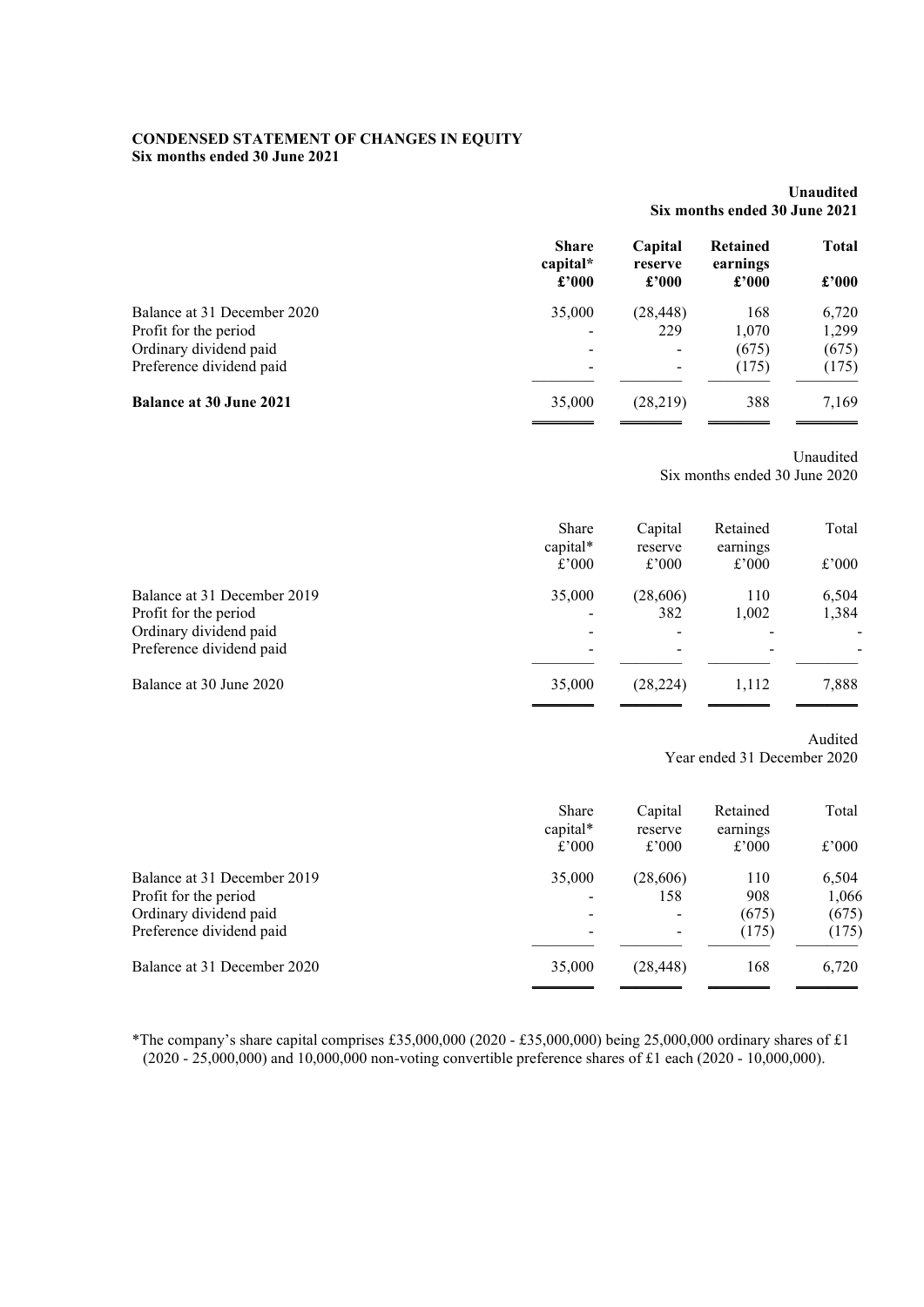# **CONDENSED BALANCE SHEET As at 30 June 2021**

|                                                                        | <b>Note</b> | <b>Unaudited</b> | Unaudited      | Audited     |
|------------------------------------------------------------------------|-------------|------------------|----------------|-------------|
|                                                                        |             | 30 June          | 30 June        | 31 December |
|                                                                        |             | 2021             | 2020           | 2020        |
|                                                                        |             | £'000            | £'000          | £'000       |
| <b>Non-current assets</b>                                              |             |                  |                |             |
| Investments – fair value through profit or loss                        |             |                  |                |             |
| (note 1)                                                               |             | 7,068<br>5,794   | 6,804<br>5,822 | 6,436       |
| Subsidiaries – fair value through profit or loss                       |             |                  |                | 5,719       |
|                                                                        |             | 12,862           | 12,626         | 12,155      |
| <b>Current assets</b>                                                  |             |                  |                |             |
| Receivables                                                            |             | 1,067            | 1,584          | 1,605       |
| Cash and cash equivalents                                              |             | 320              | 2,192          | 394         |
|                                                                        |             | 1,387            | 3,776          | 1,999       |
| <b>Total assets</b>                                                    |             | 14,249           | 16,402         | 14,154      |
|                                                                        |             |                  |                |             |
| <b>Current liabilities</b>                                             |             |                  |                |             |
| Trade and other payables                                               |             | (2, 565)         | (2,359)        | (3,003)     |
| Bank loan                                                              |             | (637)            | (2, 843)       | (687)       |
|                                                                        |             | (3,202)          | (5,202)        | (3,690)     |
| <b>Total assets less current liabilities</b>                           |             | 11,047           | 11,200         | 10,464      |
| Non - current liabilities                                              |             | (3,878)          | (3,312)        | (3,744)     |
| <b>Net assets</b>                                                      |             | 7,169            | 7,888          | 6,720       |
|                                                                        |             |                  |                |             |
| <b>Equity attributable to equity holders</b><br>Ordinary share capital |             | 25,000           | 25,000         | 25,000      |
| Convertible preference share capital                                   |             | 10,000           | 10,000         | 10,000      |
| Capital reserve                                                        |             | (28, 219)        | (28, 224)      | (28, 448)   |
| Retained revenue earnings                                              |             | 388              | 1,112          | 168         |
| <b>Total equity</b>                                                    |             | 7,169            | 7,888          | 6,720       |
| Net assets per ordinary share - basic                                  | 6           | £0.20            | £0.23          | £0.19       |
| Net assets per ordinary share - diluted                                | 6           | £0.20            | $\pounds0.23$  | £0.19       |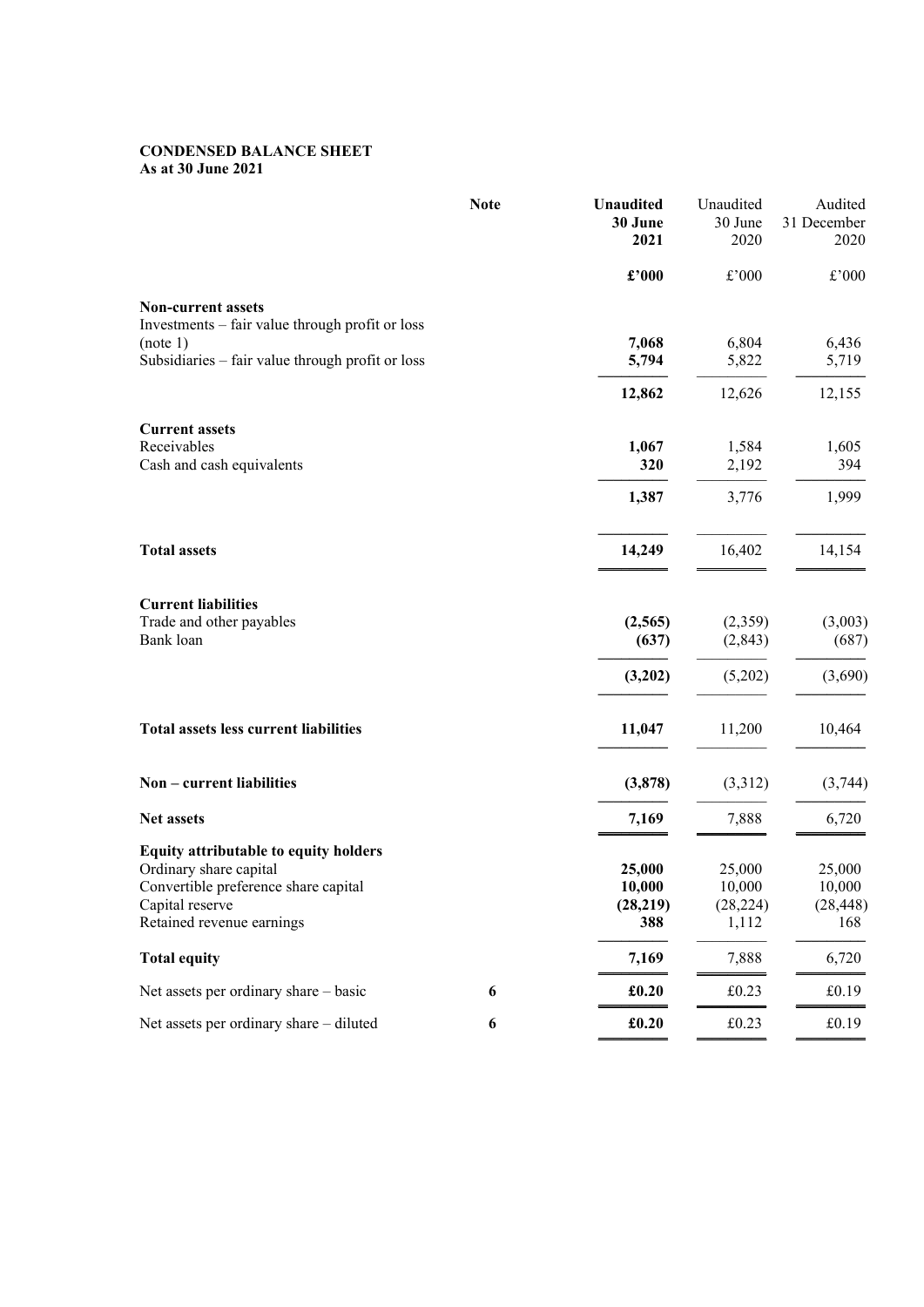# **CONDENSED CASHFLOW STATEMENT Six months ended 30 June 2021**

|                                                                                                                                      | <b>Unaudited</b><br>6 months to<br>30 June<br>2021 | Unaudited<br>6 months to<br>2020 | Audited<br>Year ended<br>30 June 31 December<br>2020 |
|--------------------------------------------------------------------------------------------------------------------------------------|----------------------------------------------------|----------------------------------|------------------------------------------------------|
|                                                                                                                                      | $\pounds$ '000                                     | £'000                            | £'000                                                |
| Cash flow from operating activities                                                                                                  |                                                    |                                  |                                                      |
| Profit before tax                                                                                                                    | 1,285                                              | 1,371                            | 1,037                                                |
| Adjustment for:<br>Gains on investments<br>Dividends in specie<br>Proceeds on disposal of investments at fair value                  | (377)<br>(78)                                      | (460)                            | (428)                                                |
| through profit or loss                                                                                                               | 1,089                                              | 1,811                            | 2,619                                                |
| Purchases of investments at fair value<br>through profit or loss<br>Interest                                                         | (1,270)<br>21                                      | (2,226)<br>41                    | (2, 415)<br>64                                       |
| Operating cash flows before movements<br>in working capital<br>Decrease/(increase) in receivables<br>Increase/(decrease) in payables | 670<br>64<br>95                                    | 537<br>(213)<br>(361)            | 877<br>34<br>(192)                                   |
| Net cash from operating activities<br>before interest<br>Interest paid                                                               | 829<br>(3)                                         | (37)<br>(23)                     | 719<br>(31)                                          |
| Net cash flows from operating activities                                                                                             | 826                                                | (60)                             | 688                                                  |
| <b>Cash flows from financing activities</b><br>Dividends paid on ordinary shares<br>Dividends paid on preference shares<br>Bank loan | (675)<br>(175)<br>(50)                             | (285)<br>(175)<br>208            | (675)<br>(175)<br>(1,948)                            |
| Net cash used in financing activities                                                                                                | (900)                                              | (252)                            | (2,798)                                              |
| Net decrease in cash and cash<br>equivalents                                                                                         | (74)                                               | (312)                            | (2,110)                                              |
| Cash and cash equivalents at beginning of period                                                                                     | 394                                                | 2,504                            | 2,504                                                |
| Cash and cash equivalents at end of period                                                                                           | 320                                                | 2,192                            | 394                                                  |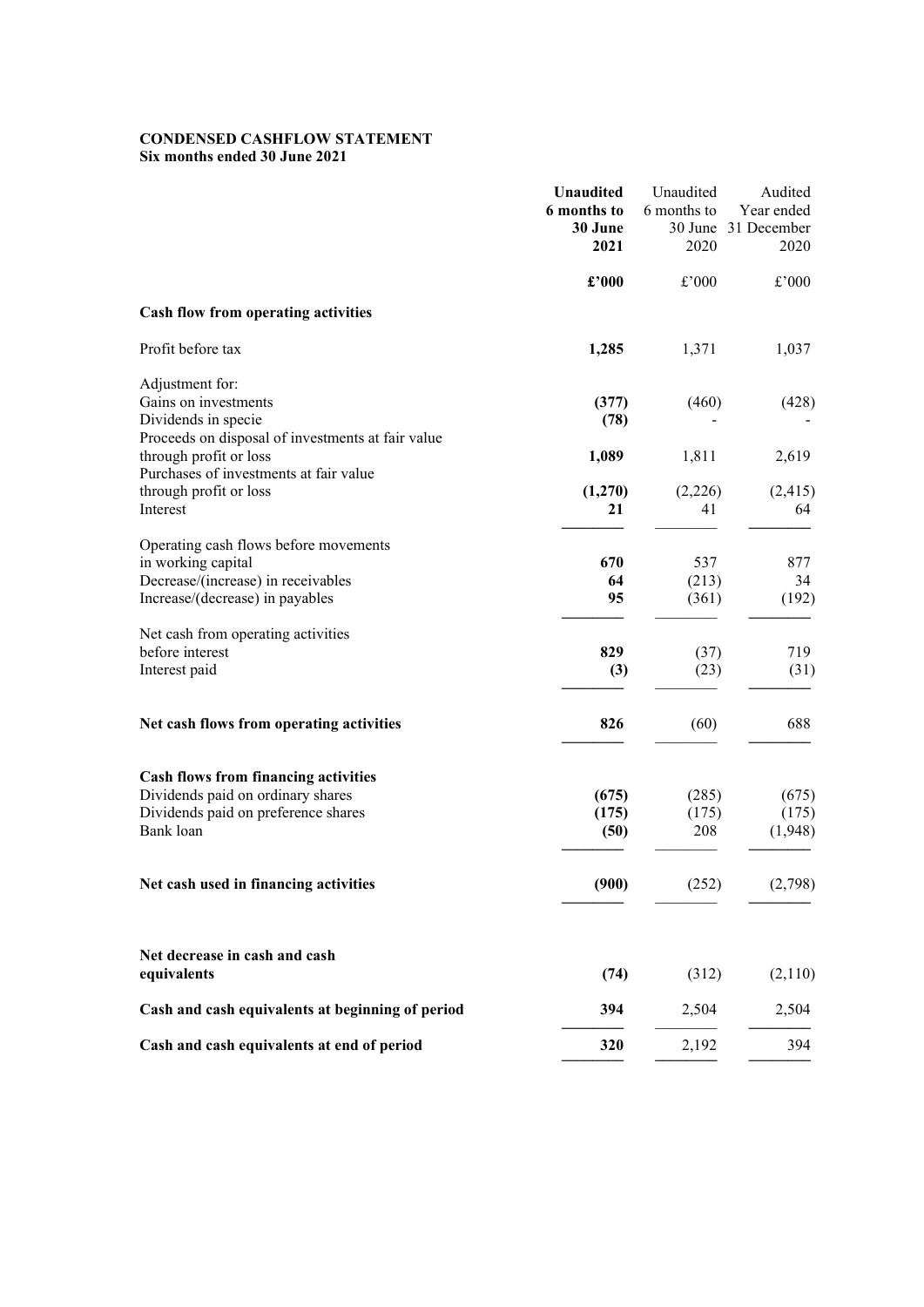### **NOTES TO THE COMPANY'S CONDENSED FINANCIAL STATEMENT**

### **1. Accounting policies**

### **Basis of preparation and statement of compliance**

This interim report is prepared in accordance with IAS 34 'Interim Financial Reporting' and on the basis of the accounting policies set out in the company's Annual Report and financial statements at 31 December 2020 with the exception of the application of new accounting standards.

The company's condensed financial statements have been prepared in accordance with International Financial Reporting Standards (IFRS) as adopted by the European Union, which comprise standards and interpretations approved by the IASB and International Accounting Standards and Standing Interpretations Committee interpretations approved by the IASC that remain in effect, and to the extent they have been adopted by the European Union.

In accordance with IFRS 10, the group does not consolidate its subsidiaries and therefore instead of preparing group accounts it prepares separate financial statements for the parent entity only.

The financial statements have been prepared on the historical cost basis except for the measurement at fair value of investments, derivative financial instruments, and subsidiaries. The same accounting policies as those published in the statutory accounts for 31 December 2020 have been applied.

### **Significant accounting policies**

In order to better reflect the activities of an investment trust company and in accordance with guidance issued by the Association of Investment Companies (AIC), supplementary information which analyses the income statement between items of a revenue and capital nature has been presented alongside the income statement.

As the entity's business is investing in financial assets with a view to profiting from their total return in the form of interest, dividends or increases in fair value, listed equities and fixed income securities are designated as fair value through profit or loss on initial recognition. The company manages and evaluates the performance of these investments on a fair value basis in accordance with its investment strategy, and information about the group is provided internally on this basis to the entity's key management personnel.

Investments held at fair value through profit or loss, including derivatives held for trading, are initially recognised at fair value.

All purchases and sales of investments are recognised on the trade date.

After initial recognition, investments, which are designated as at fair value through profit or loss, are measured at fair value. Gains or losses on investments designated at fair value through profit or loss are included in profit or loss as a capital item, and material transaction costs on acquisition and disposal of investments are expensed and included in the capital column of the income statement. For investments that are actively traded in organised financial markets, fair value is determined by reference to Stock Exchange quoted market closing prices or last traded prices, depending upon the convention of the exchange on which the investment is quoted at the close of business on the balance sheet date. Investments in units of unit trusts or shares in OEICs are valued at the closing price released by the relevant investment manager.

In respect of unquoted investments, or where the market for a financial instrument is not active, fair value is established by using an appropriate valuation technique.

Investments of the company in subsidiary companies are held at the fair value of their underlying assets and liabilities.

This includes the valuation of film rights in British & American Films Limited and thus the fair value of its immediate parent BritAm Investments Limited. In determining the fair value of the film rights, estimates are made. These include future film revenues which are estimated by the management. Estimations made have taken into account historical results, current trends and other relevant factors.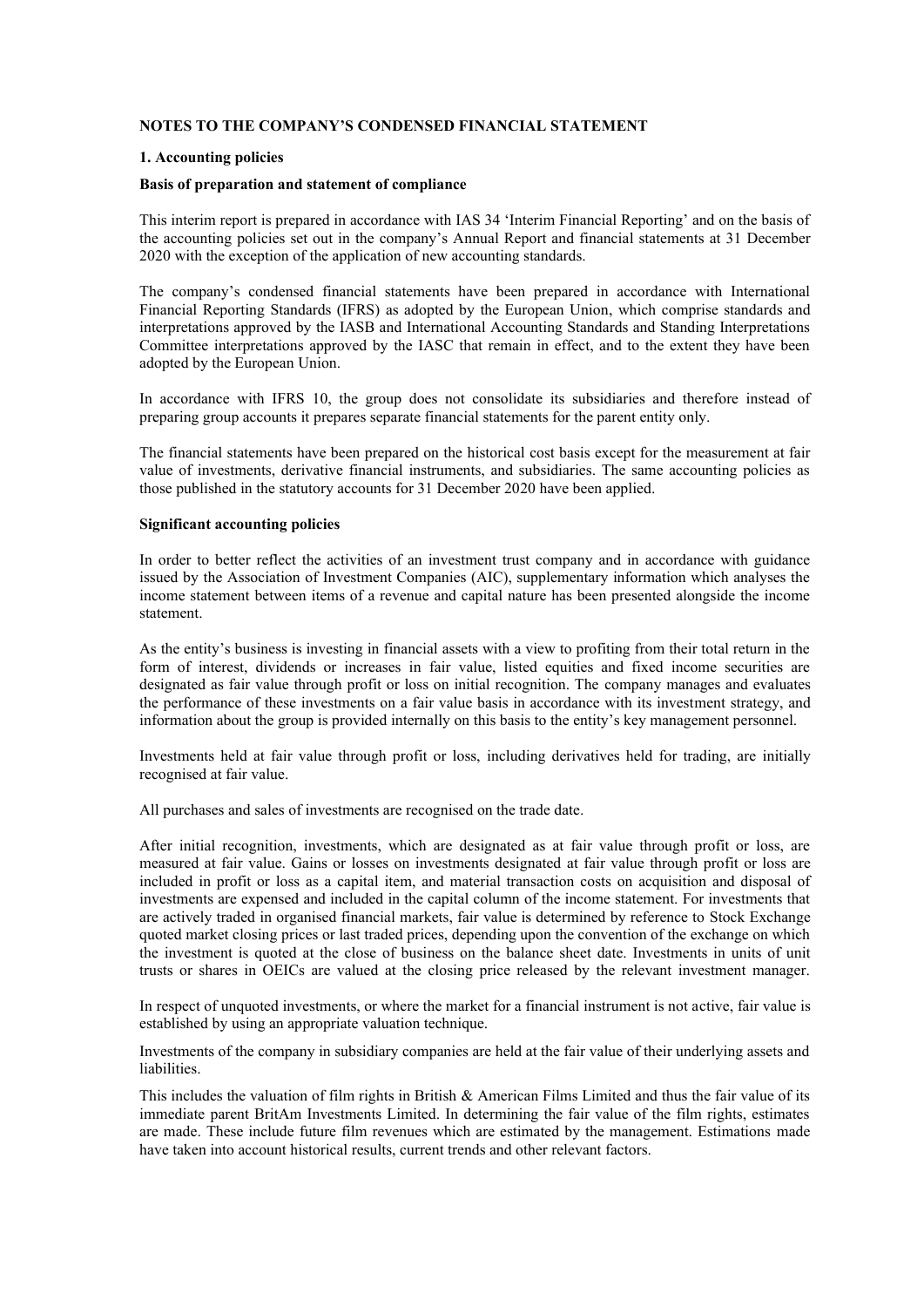Where a subsidiary has negative net assets it is included in investments at £nil value and a provision is made for it on the balance sheet where the ultimate parent company has entered into a guarantee to pay the liabilities if they fall due.

Dividend income from investments is recognised as income when the shareholders' rights to receive payment has been established, normally the ex-dividend date.

Interest income on fixed interest securities is recognised on a time apportionment basis so as to reflect the effective interest rate of the security.

When special dividends are received, the underlying circumstances are reviewed on a case by case basis in determining whether the amount is capital or income in nature. Amounts recognised as income will form part of the company's distribution. Any tax thereon will follow the accounting treatment of the principal amount.

All expenses are accounted for on an accruals basis. Expenses are charged as revenue items in the income statement except as follows:

– transaction costs which are incurred on the purchase or sale of an investment designated as fair value through profit or loss are expensed and included in the capital column of the income statement;

– expenses are split and presented partly as capital items where a connection with the maintenance or enhancement of the value of the investments held can be demonstrated, and accordingly investment management and related costs have been allocated  $50\%$  ( $2020 - 50\%$ ) to revenue and  $50\%$  ( $2020 - 50\%$ ) to capital, in order to reflect the directors' long-term view of the nature of the expected investment returns of the company.

The 3.5% cumulative convertible non-redeemable preference shares issued by the company are classified as equity instruments in accordance with IAS 32 'Financial Instruments – Presentation' as the company has no contractual obligation to redeem the preference shares for cash or pay preference dividends unless similar dividends are declared to ordinary shareholders.

# **2. Segmental reporting**

The directors are of the opinion that the company is engaged in a single segment of business, that is investment business, and therefore no segmental reporting is provided.

#### **3. Income**

|                         | <b>Unaudited</b> | Unaudited  | Audited     |
|-------------------------|------------------|------------|-------------|
|                         | 6 months         | 6 months   | Year ended  |
|                         | to 30 June       | to 30 June | 31 December |
|                         | 2021             | 2020       | 2020        |
|                         | $\pounds$ '000   | £'000      | £'000       |
| Income from investments | 1,248            | 1,226      | 1,287       |
| Other income            | 38               | 43         | 85          |
|                         | 1,286            | 1,269      | 1,372       |
|                         |                  |            |             |

Of the £1,248,000 (30 June 2020 – £160,000, 31 December 2020 – £1,287,000) dividends received, £204,000 (30 June 2020 – £90,000, 31 December 2020 – £90,000) related to special and other dividends received from investee companies that were bought after the dividend announcement. There was a corresponding capital loss of £249,000 (30 June 2020 – £324,000, 31 December 2020 – £324,000) on these investments.

Under IFRS 10 the income analysis is for the parent company only rather than that of the consolidated group. Thus, film revenues of £57,000 (30 June  $2020 - 29,000, 31$  December 2020 – £84,000) received by the subsidiary British & American Films Limited and property unit trust income of £nil (30 June 2020 – £7,000, 31 December 2020 – £14,000) received by the subsidiary BritAm Investments Limited are shown separately in this paragraph for information purposes.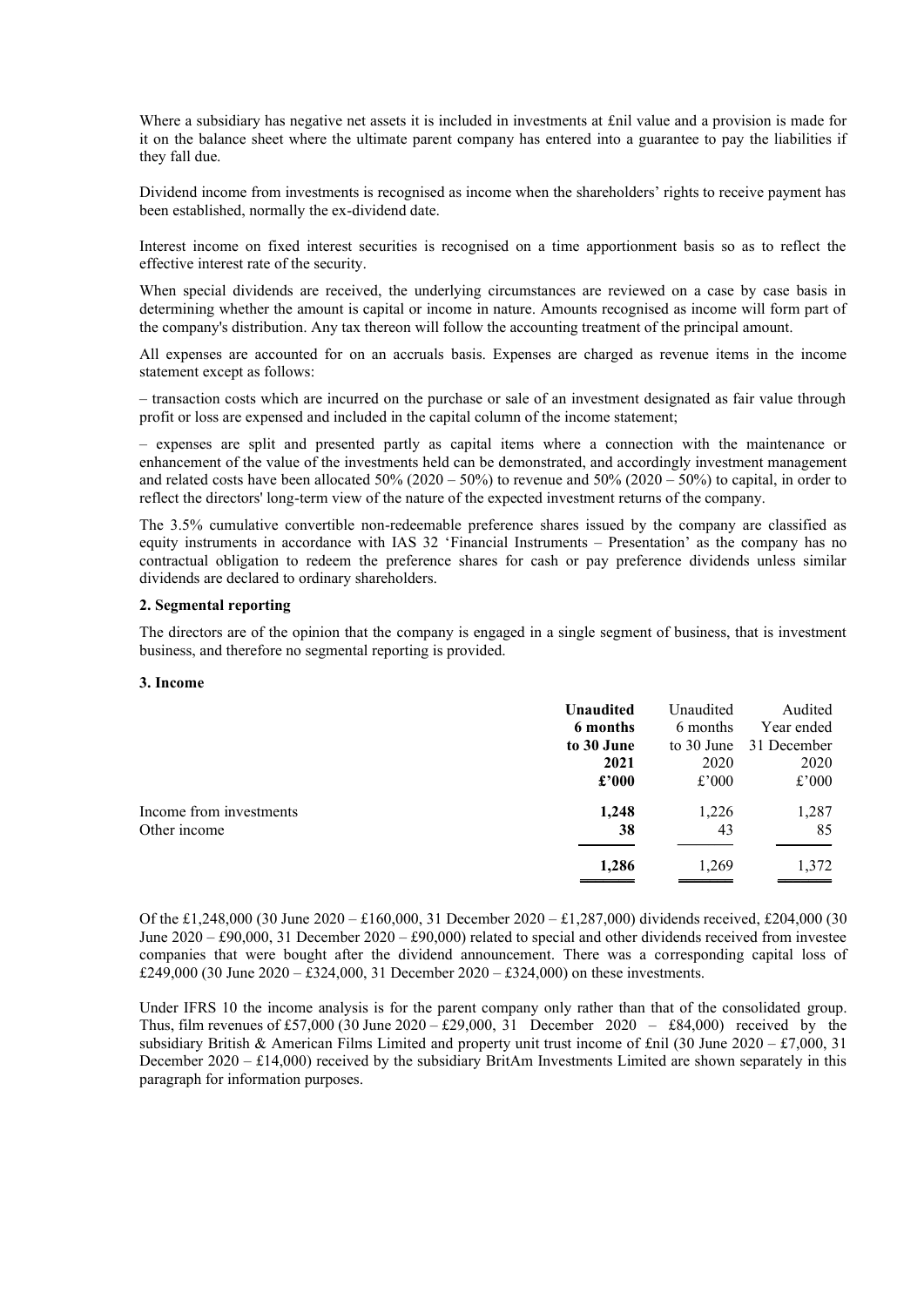### **4. Dividends**

| Audited<br>Year ended<br>31 December 2020<br>Final |       |
|----------------------------------------------------|-------|
| Pence per<br>share                                 | £'000 |
| 2.7                                                | 675   |
|                                                    |       |
| 1.75                                               | 175   |
|                                                    |       |
|                                                    | 850   |
|                                                    |       |

The directors declared a first interim dividend of 2.7p (2020 – 2.7p) per ordinary share, paid on 24 June 2021 to shareholders registered on 11 June 2021.

The directors have declared a second interim dividend of 0.8 pence per ordinary share for the year to 31 December 2021 payable on 9 December 2021 to shareholders registered on 12 November 2021. The shares will be quoted exdividend on 11 November 2021.

The dividends on ordinary shares are based on 25,000,000 ordinary £1 shares. Dividends on preference shares are based on 10,000,000 non-voting 3.5% convertible preference shares of £1.

The holders of the 3.5% convertible preference shares were paid a dividend of £175,000 being 1.75p per share. The payment was made on the same date as the dividend to the ordinary shareholders. A further payment of 1.75p per share will be paid to preference shareholders on 9 December 2021.

The non-payment in December 2019 and in December 2020 of the dividend of 1.75 pence per share on the 3.5% cumulative convertible preference shares, consequent upon the non-payment of a final dividend on the Ordinary shares for the year ended 31 December 2019 and for the year ended 31 December 2020, has resulted in arrears of £350,000 on the 3.5% cumulative convertible preference shares. These arrears will become payable in the event that the ordinary shares receive, in any financial year, a dividend on par value in excess of 3.5%.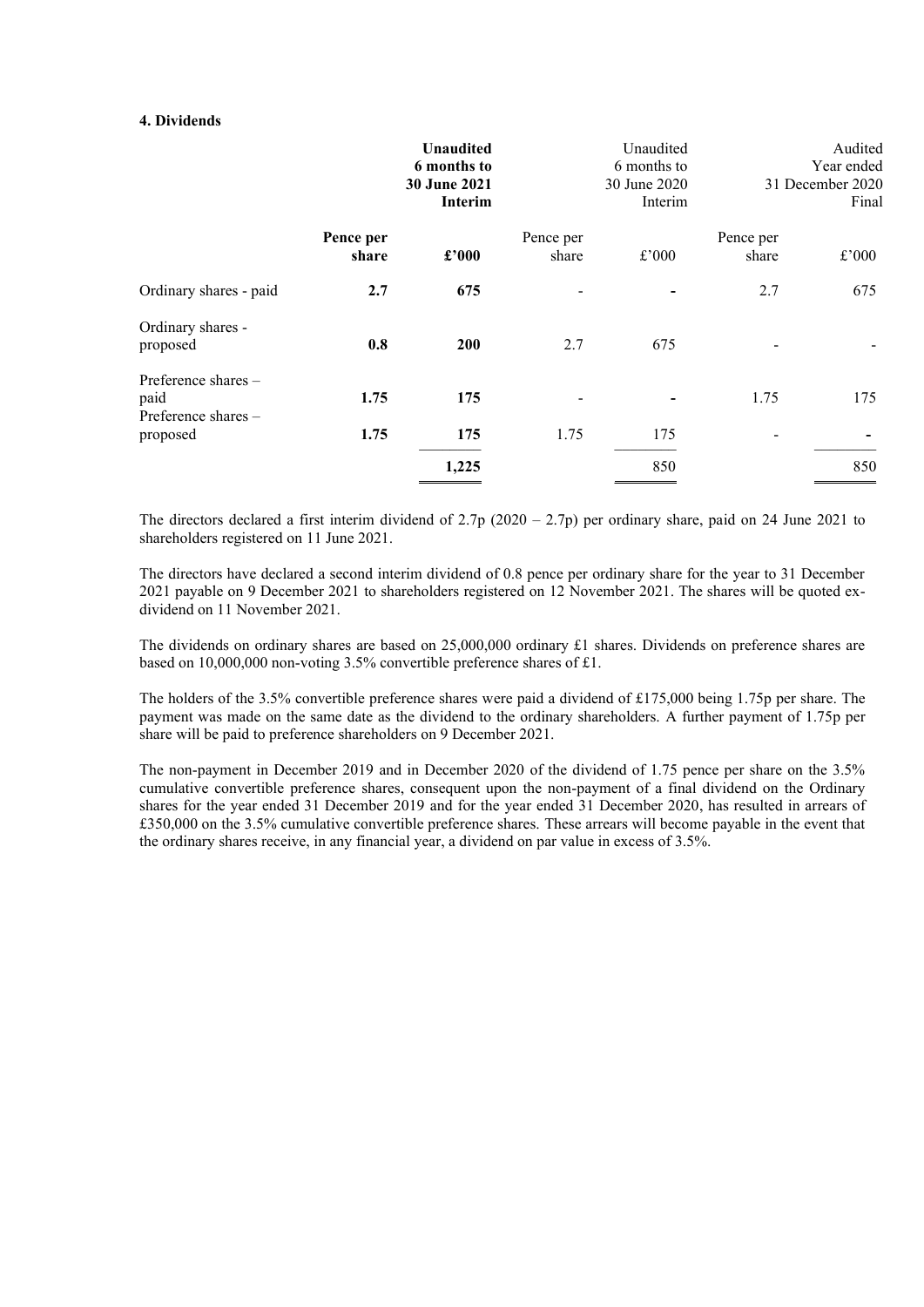Amounts recognised as distributions to ordinary shareholders in the period:

|                                                     |                    | <b>Unaudited</b><br>6 months to<br><b>30 June 2021</b> |                    | Unaudited<br>6 months to<br>30 June 2020 |                    | Audited<br>Year ended<br>31 December 2020 |
|-----------------------------------------------------|--------------------|--------------------------------------------------------|--------------------|------------------------------------------|--------------------|-------------------------------------------|
|                                                     | Pence per<br>share | $\pounds$ '000                                         | Pence per<br>share | £'000                                    | Pence per<br>share | £'000                                     |
| Ordinary shares -<br>Final                          |                    |                                                        |                    |                                          |                    |                                           |
| Ordinary shares -<br>Interim<br>Preference shares - | 2.7                | 675                                                    |                    |                                          | 2.7                | 675                                       |
| Fixed                                               | 1.75               | 175                                                    |                    |                                          | 1.75               | 175                                       |
|                                                     |                    | 850                                                    |                    |                                          |                    | 850                                       |

# **5. Earnings per ordinary share**

|                                                         | Unaudited  | Unaudited  | Audited     |
|---------------------------------------------------------|------------|------------|-------------|
|                                                         | 6 months   | 6 months   | Year ended  |
|                                                         | to 30 June | to 30 June | 31 December |
|                                                         | 2021       | 2020       | 2020        |
|                                                         | £'000      | £'000      | £'000       |
| Basic earnings per share<br>Calculated on the basis of: |            |            |             |
| Net revenue profit after preference dividends           | 895        | 827        | 558         |
| Net capital gain                                        | 229        | 382        | 158         |
| Net total earnings after preference dividends           | 1,124      | 1,209      | 716         |

|                                                           | Number'000 | Number'000 | Number'000 |
|-----------------------------------------------------------|------------|------------|------------|
| Ordinary shares in issue                                  | 25,000     | 25,000     | 25,000     |
| Diluted earnings per share<br>Calculated on the basis of: |            |            |            |
| Net revenue profit                                        | 1,070      | 1,002      | 908        |
| Net capital gain                                          | 229        | 382        | 158        |
| Profit after taxation                                     | 1,299      | 1,384      | 1,066      |
|                                                           | Number'000 | Number'000 | Number'000 |
| Ordinary and preference shares in issue                   | 35,000     | 35,000     | 35,000     |

Diluted earnings per share is calculated taking into account the preference shares which are convertible to ordinary shares on a one for one basis, under certain conditions, at any time during the period 1 January 2006 to 31 December 2025 (both dates inclusive).

# **6. Net asset value attributable to each share**

Basic net asset value attributable to each share has been calculated by reference to 25,000,000 ordinary shares, and company net assets attributable to shareholders as follows: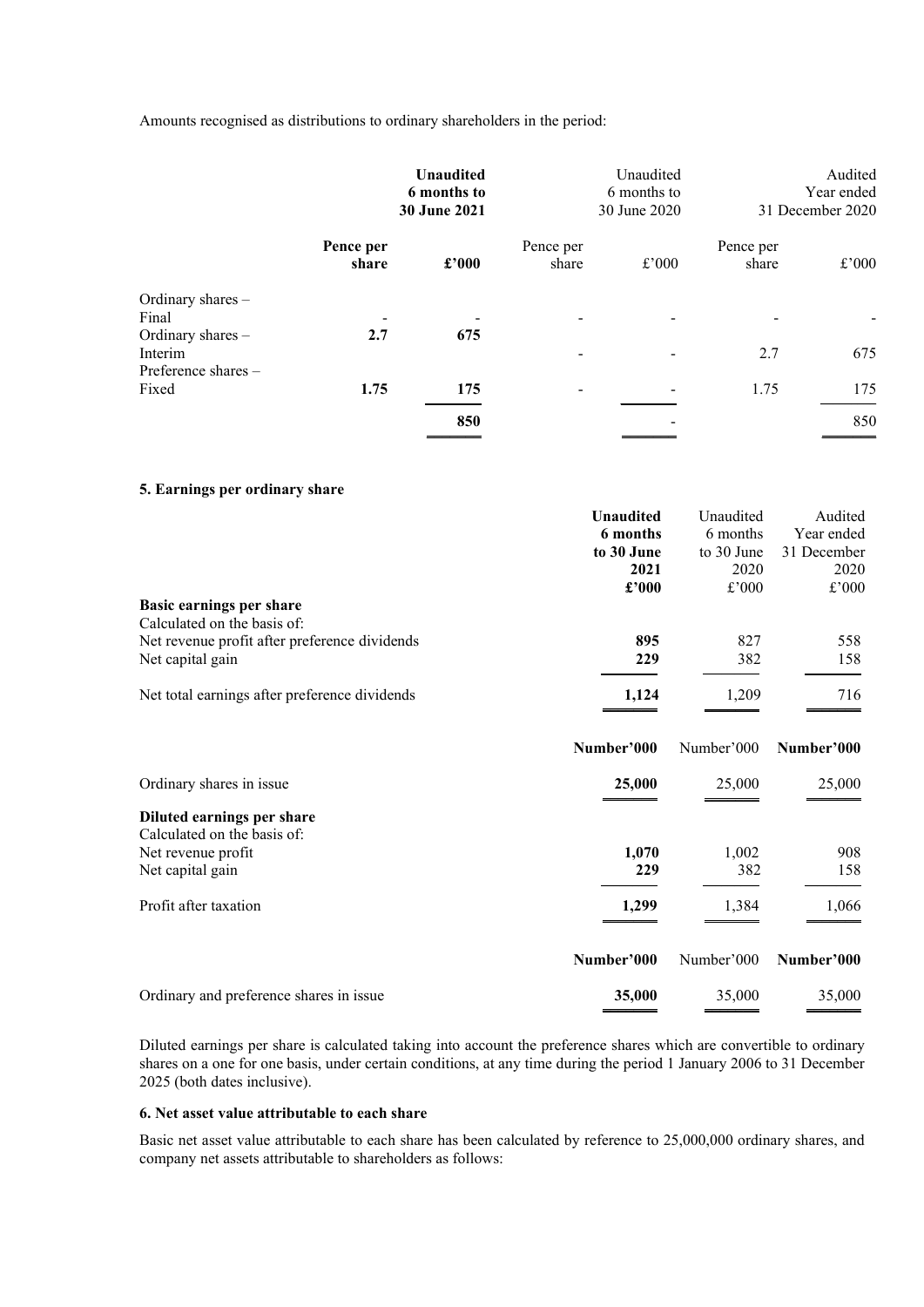|                                                           | <b>Unaudited</b> | Unaudited | Audited     |
|-----------------------------------------------------------|------------------|-----------|-------------|
|                                                           | 30 June          | 30 June   | 31 December |
|                                                           | 2021             | 2020      | 2020        |
|                                                           | £'000            | £'000     | £'000       |
| Total net assets                                          | 7,169            | 7,888     | 6,720       |
| Less convertible preference shares at fully diluted value | (2,048)          | (2,254)   | (1,920)     |
| Net assets attributable to ordinary shareholders          | 5,121            | 5,634     | 4,800       |
|                                                           |                  |           |             |

Diluted net asset value is calculated on the total net assets in the table above and on 35,000,000 shares, taking into account the preference shares which are convertible to ordinary shares on a one for one basis, under certain conditions, at any time during the period 1 January 2006 to 31 December 2025 (both dates inclusive).

Basic net assets and earnings per share are calculated using a value of fully diluted net asset value for the preference shares.

# **7. Non – current liabilities**

| Guarantee of subsidiary liability                                                  | <b>Unaudited</b><br>30 June<br>2021<br>£'000 | Unaudited<br>30 June<br>2020<br>£'000 | Audited<br>31 December<br>2020<br>£'000 |
|------------------------------------------------------------------------------------|----------------------------------------------|---------------------------------------|-----------------------------------------|
| Opening provision<br>Increase in period<br>Transfer to allowance for doubtful debt | 3,744<br>133                                 | 3,375<br>167<br>(230)                 | 3,375<br>347<br>22                      |
| Closing provision                                                                  | 3,878                                        | 3,312                                 | 3,744                                   |

The provision is in respect of a guarantee made by the company for liabilities between its wholly owned subsidiaries, Second BritAm Investments Limited, BritAm Investments Limited and British & American Films Limited. The guarantee is to pay out the liabilities of Second BritAm Investments Limited if they fall due. There is no current intention for these liabilities to be called.

During the year ended 31 December 2019 as part of a transaction to hedge the company against exchange effects of the foreign currency loan, an amount corresponding to the \$USD value was loaned by British & American Investment Trust PLC to Second BritAm Investments Limited. As a result of this, and other related intercompany transactions, £2,860,000 of amounts previously guaranteed became an asset of the company and the provision brought forward against this has been transferred to become an allowance against doubtful debt. During the period to 30 June 2021, an allowance against doubtful debt has decreased by £1,000 (30 June 2020 - increased by £230,000 and 31 December 2020 - decreased by £22,000).

# **8. Related party transactions**

Romulus Films Limited and Remus Films Limited have significant shareholdings in the company: 6,902,812 (27.6%) ordinary shares held by Romulus Films Limited and 7,868,750 (31.5%) ordinary shares held by Remus Films Limited). Romulus Films Limited also holds 10,000,000 cumulative convertible preference shares.

The company rents its offices from Romulus Films Limited, and is also charged for its office overheads. During the period the company paid £15,000 (30 June 2020 – £15,000 and 31 December 2020 – £30,000) in respect of those services.

The salaries and pensions of the company's employees, except for the three non-executive directors and one employee, are paid by Remus Films Limited and Romulus Films Limited and are recharged to the company. Amounts charged by these companies in the period to 30 June 2021 were £188,000 (30 June 2020 – £186,000 and 31 December 2020 – £385,000) in respect of salary costs and £21,000 (30 June 2020 – £23,000 and 31 December  $2020 - \text{\pounds}43,000$  in respect of pensions.

At the period end an amount of £482,000 (30 June  $2020 - £804,000$  and 31 December  $2020 -$  £nil) was due to Romulus Films Limited and the amount of £nil was due from Romulus Films Limited (30 June 2020 – £nil and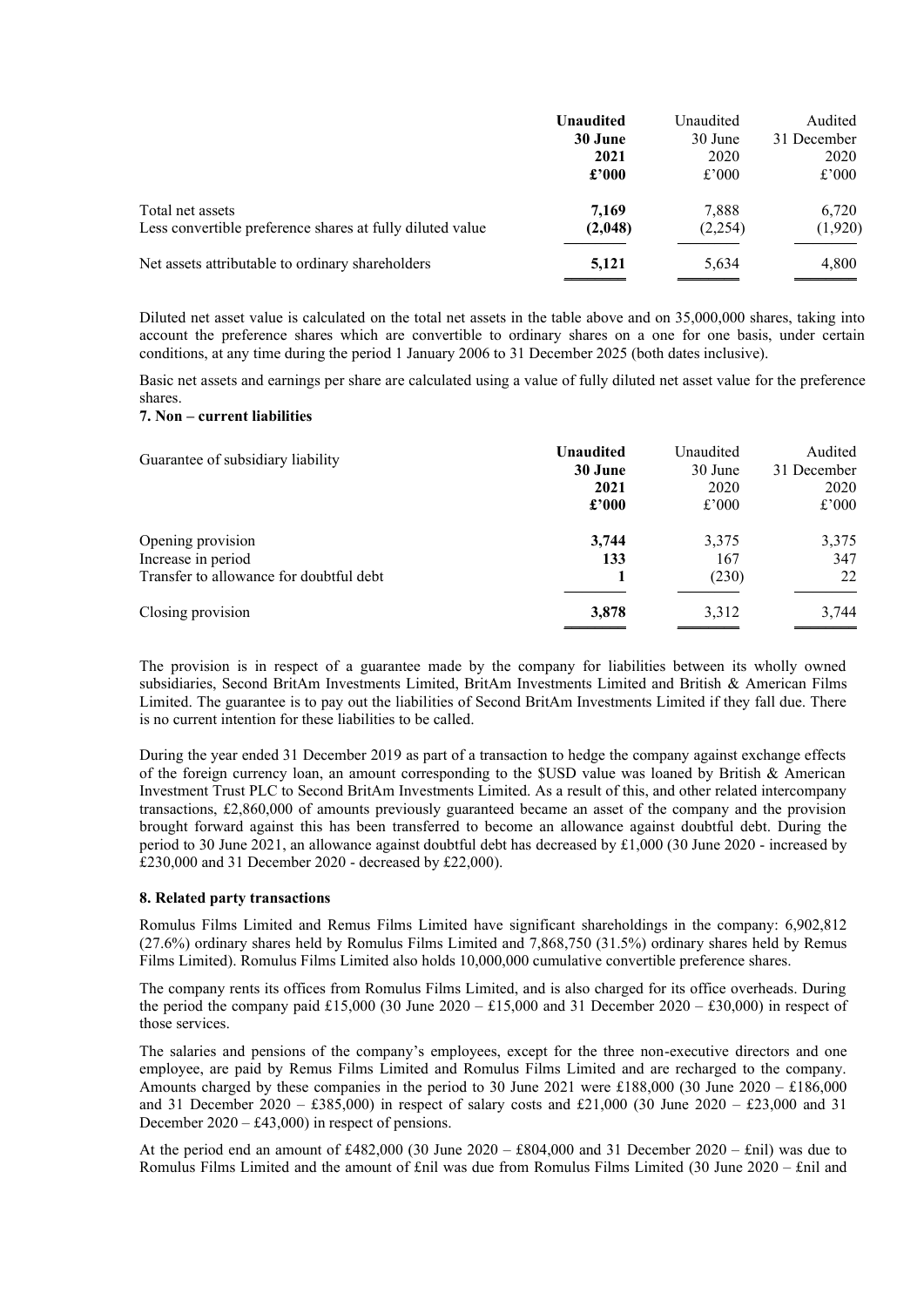31 December 2020 – £39,000) and £543,000 (30 June 2020 – £321,000 and 31 December 2020 – £276,000) was due to Remus Films Limited.

During the period subsidiary BritAm Investments Limited paid dividends of £907,000 (30 June 2020 – £1,066,000 and 31 December 2020 – £1,066,000) to the parent company, British & American Investment Trust PLC.

British & American Investment Trust PLC has guaranteed the liabilities of £3,878,000 (30 June 2020 – £3,312,000 and 31 December 2020 – £3,744,000) due from Second BritAm Investments Limited to its fellow subsidiaries if they should fall due.

During the period the company paid interest of £17,000 (30 June 2020 – £18,000 and 31 December 2020 – £34,000) on the loan due to BritAm Investments Limited.

During the period the company received interest of £10,000 (30 June 2020 – £13,000 and 31 December 2020 – £26,000) from British & American Films Limited, £28,000 (30 June 2020 – £30,000 and 31 December 2020 – £59,000) from Second BritAm Investments Limited.

During the period the company entered into investment transactions to sell stock for £532,000 to BritAm Investments Limited (30 June  $2020 - \text{\textsterling}455,000$  and 31 December  $2020 - \text{\textsterling}455,000$ ) and for £772,000 to British & American Films Limited (30 June 2020 – £nil and 31 December 2020 – £nil).

During the period the company entered into investment transaction to purchase stock for £1,243,000 from British & American Films Limited (30 June 2020 – £nil and 31 December 2020 – £nil).

All transactions with subsidiaries were made on an arm's length basis.

### **9. Retained earnings**

The table below shows the movement in the retained earnings analysed between revenue and capital items.

|                                        | Capital   | Retained |
|----------------------------------------|-----------|----------|
|                                        | reserve   | earnings |
|                                        | £'000     | £'000    |
| 1 January 2021                         | (28, 448) | 168      |
| Allocation of profit for the period    | 229       | 1,070    |
| Ordinary and preference dividends paid |           | (850)    |
| At 30 June 2021                        | (28,219)  | 388      |
|                                        |           |          |

The capital reserve includes £3,137,000 of investment holding losses (30 June 2020 – £5,333,000 loss, 31 December 2020 – £5,422,000 loss).

### **10. Financial instruments**

### **Financial instruments carried at fair value**

All investments are carried at fair value. Other financial assets and liabilities of the company are held at amounts that approximate to fair value. The book value of cash at bank and bank loans included in these financial statements approximate to fair value because of their short-term maturity.

### **Fair value hierarchy**

The table below analyses recurring fair value measurements for financial assets and financial liabilities.

These fair value measurements are categorised into different levels in the fair value hierarchy based on the inputs to valuation techniques used. The different levels are defined as follows: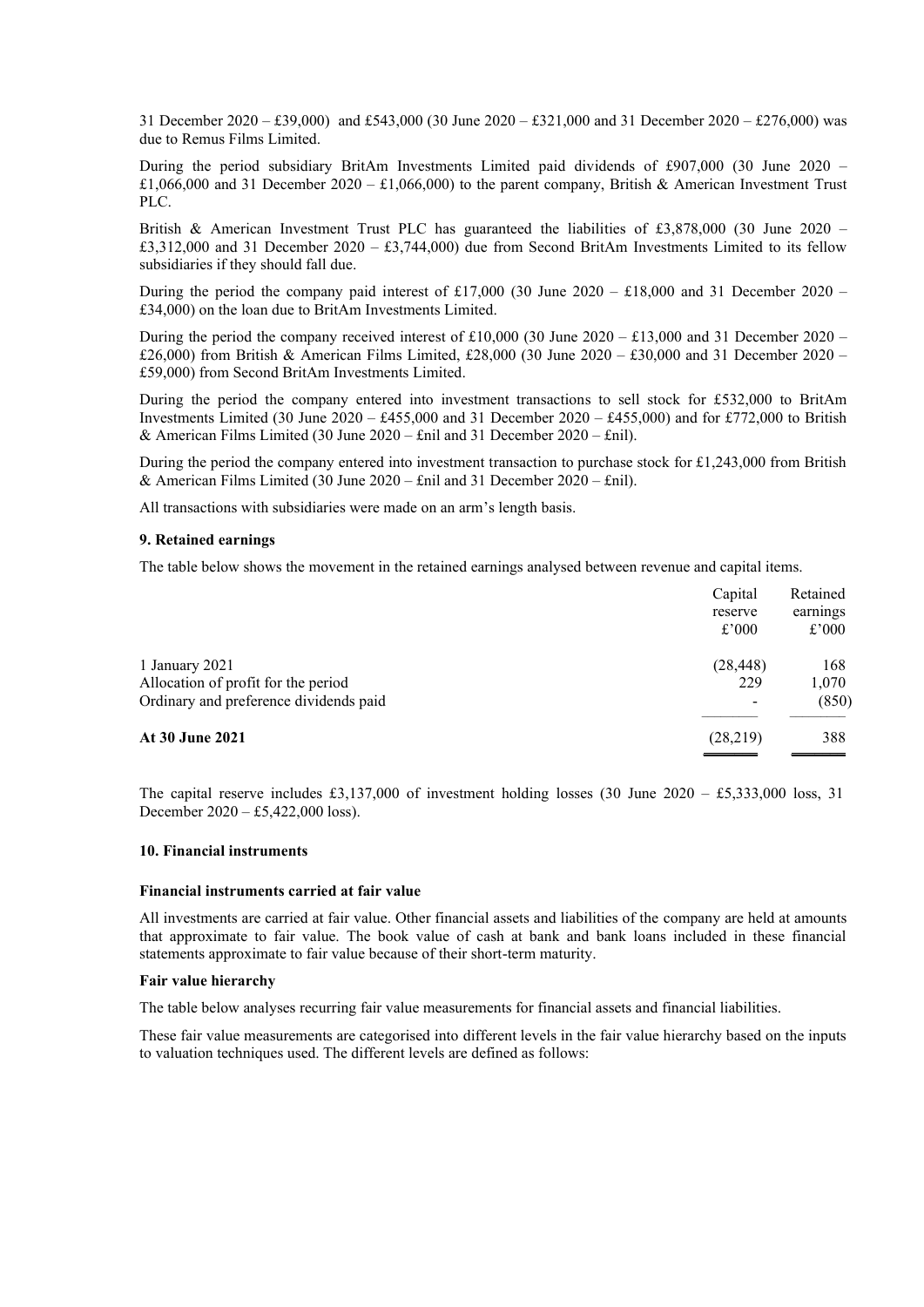Level 1: Quoted prices (unadjusted) in active markets for identical assets or liabilities that the company can access at the measurement date.

Level 2: Inputs other than quoted prices included within Level 1 that are observable for the asset or liability, either directly or indirectly:

- (1) Prices of recent transactions for identical instruments.
- (2) Valuation techniques using observable market data.

Level 3: Unobservable inputs for the asset or liability.

| Financial assets and financial liabilities at fair value<br>through profit or loss at 30 June 2021 | Level 1                  | <b>Level 2</b> | Level 3 | <b>Total</b>   |
|----------------------------------------------------------------------------------------------------|--------------------------|----------------|---------|----------------|
|                                                                                                    | £2000                    | £2000          | £2000   | $\pounds$ '000 |
| Investments:                                                                                       |                          |                |         |                |
| Investments held at fair value through profit or loss                                              | 7.067                    |                |         | 7,068          |
| Subsidiary held at fair value through profit or loss                                               | $\overline{\phantom{a}}$ |                | 5.794   | 5.794          |
| Total financial assets and liabilities carried at fair value                                       | 7,067                    |                | 5.795   | 12,862         |
|                                                                                                    |                          |                |         |                |

With the exception of the Sarossa Capital, BritAm Investments Limited (unquoted subsidiary) and Second BritAm Investments Limited (unquoted subsidiary), which are categorised as Level 3, all other investments are categorised as Level 1.

### **Fair Value Assets in Level 3**

The following table shows the reconciliation from the opening balances to the closing balances for fair value measurement in Level 3 of the fair value hierarchy.

|                                      | Level 3<br>$\pounds$ '000 |
|--------------------------------------|---------------------------|
| Opening fair value at 1 January 2021 | 5,720                     |
| Purchases                            |                           |
| Sales proceeds                       |                           |
| Gains on sales                       |                           |
| Investment holding gains             | 75                        |
| Closing fair value at 30 June 2021   | 5,795                     |
|                                      |                           |

### *Subsidiaries*

The fair value of the subsidiaries is determined to be equal to the net asset values of the subsidiaries at year end plus the uplift in the revaluation of film rights in British & American Films Limited, a subsidiary of BritAm Investments Limited.

The fair value of the film rights have been determined by estimating the present value of the pre-tax film revenues in the next 10 years discounted at a discount rate of 4% (30 June 2020 – 5% and 31 December 2020 –  $4\%$ ). The directors' valuation of British & American Films Limited has been based on pre-tax profits as sufficient group relief exists to mitigate the tax effect.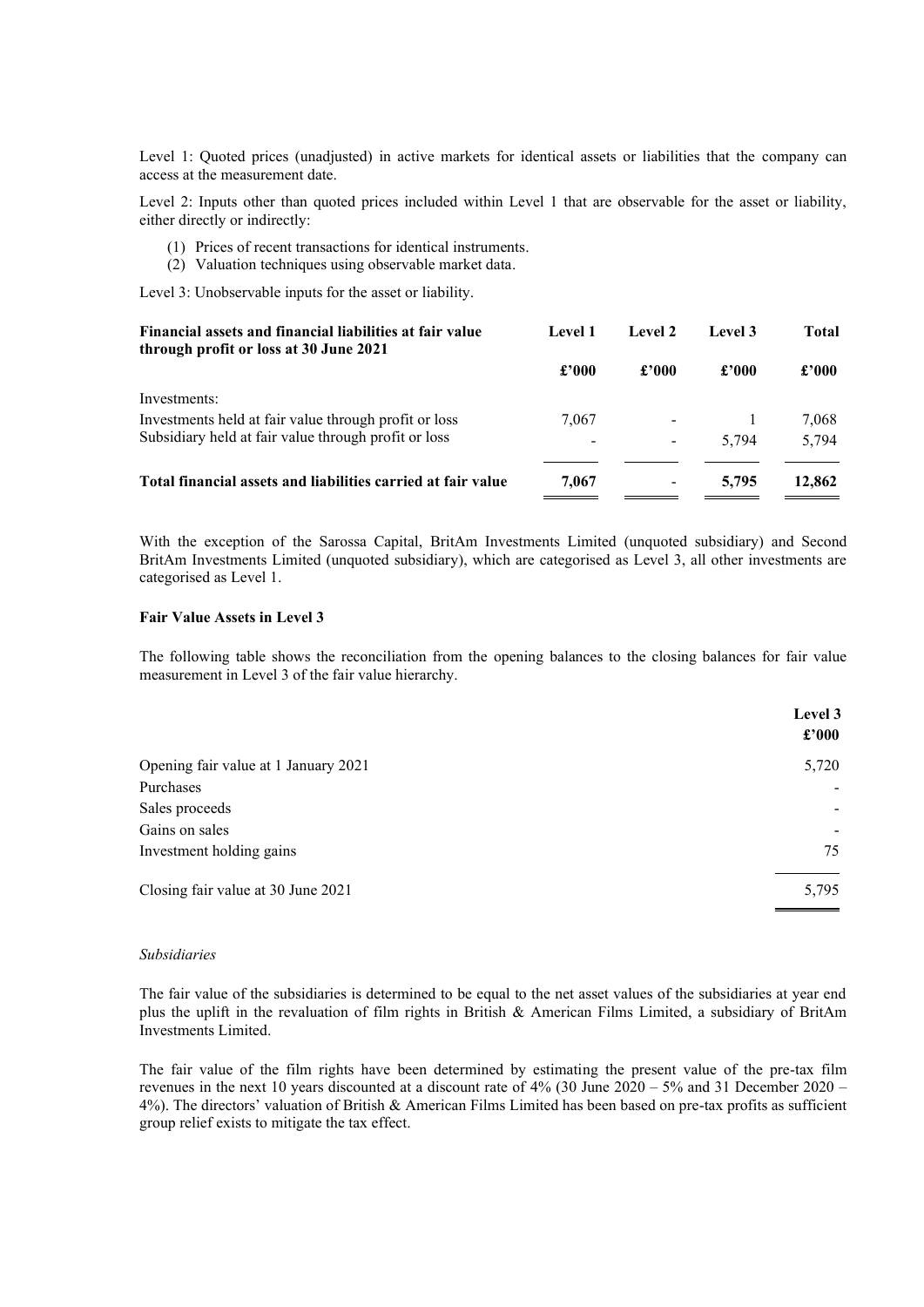There have been no transfers between levels of the fair value hierarchy during the period. Transfers between levels of fair value hierarchy are deemed to have occurred at the date of the event or change in circumstances that caused the transfer.

## **11. Financial information**

The financial information contained in this report does not constitute statutory accounts as defined in Section 435 of the Companies Act 2006. The financial information for the period ended 30 June 2021 and 30 June 2020 have not been audited by the Company's Auditor pursuant to the Auditing Practices Board guidance. The information for the year to 31 December 2020 has been extracted from the latest published Annual Report and Financial Statements, which have been lodged with the Registrar of Companies, contained an unqualified auditors' report and did not contain a statement required under Section 498(2) or (3) of the Companies Act 2006.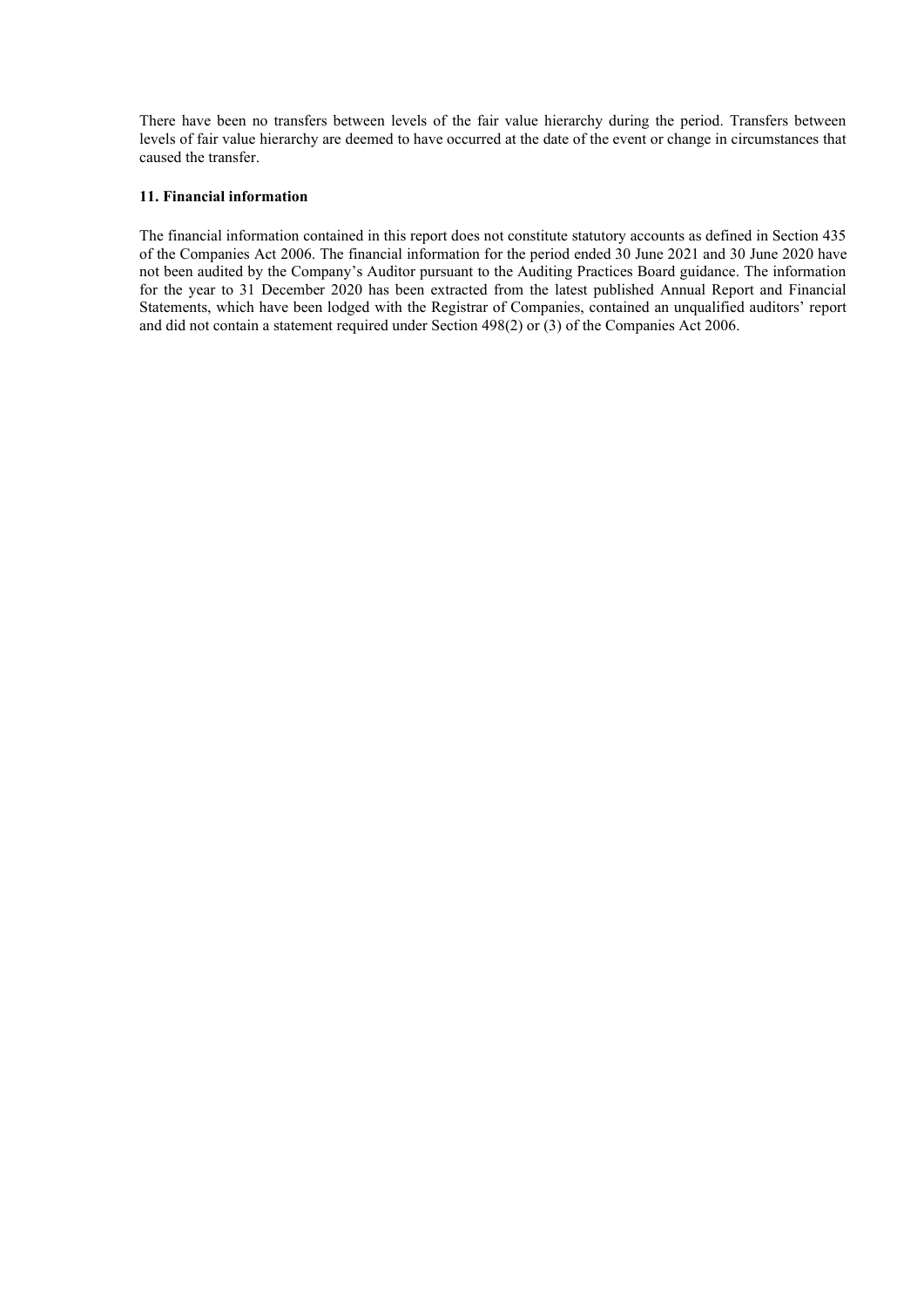### **DIRECTORS' STATEMENT**

### **Principal risks and uncertainties**

The principal risks and uncertainties faced by the company continue to be as described in the previous annual accounts. Further information on each of these areas, together with the risks associated with the company's financial instruments are shown in the Directors' Report and notes to the financial statements within the Annual Report and Accounts for the year ended 31 December 2020.

The Chairman's Statement and Managing Director's report include commentary on the main factors affecting the investment portfolio during the period and the outlook for the remainder of the year.

### **Directors' Responsibilities Statement**

The Directors are responsible for preparing the half-yearly report in accordance with applicable law and regulations. The Directors confirm that to the best of their knowledge the interim financial statements, within the half-yearly report, have been prepared in accordance with IAS 34 'Interim Financial Reporting'. The Directors are required to prepare the financial statements on the going concern basis unless it is inappropriate to presume that the company will continue in business. The Directors further confirm that the Chairman's Statement and Managing Director's Report includes a fair review of the information required by 4.2.7R and 4.2.8R of the FCA's Disclosure and Transparency Rules.

The Directors of the company are listed in the section preceding the Chairman's Statement.

The half-yearly report was approved by the Board on 29 September 2021 and the above responsibility statement was signed on its behalf by:

Jonathan C Woolf Managing Director